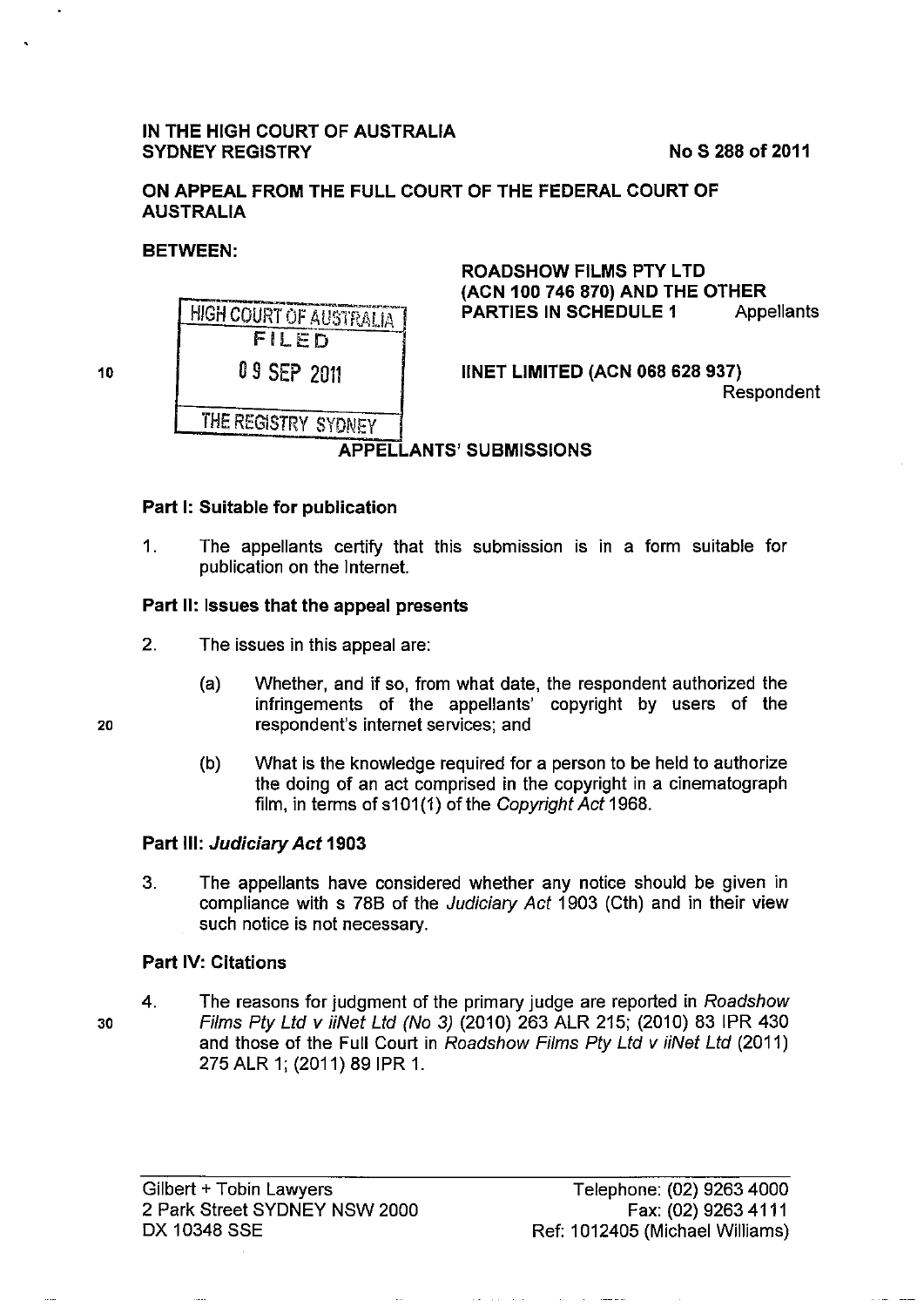#### **Part V: Relevant facts**

- 5. The appellants are Australian and American companies that are the owners and exclusive licensees of copyright in thousands of commerciallyreleased motion pictures and television programs which are "cinematograph films" under the Act, including a sample of 86 films considered below.<sup>1</sup> The appellants' capacity to finance and create such films depends on copyright law, including the protections afforded to their films by the exclusive right to communicate them to the public, including via the internet.
- 6. The respondent **(iiNet)** is an internet service provider **(ISP).** At the time of the trial it was the third largest ISP in Australia.<sup>2</sup> Amongst other things it provided internet access and technical support to its customers in return for a monthly fee. When a customer of iiNet seeks to access the internet they are allocated an IP address. Where iiNet allocates IP addresses to its customers its systems enable iiNet to match the customers with the IP addresses.<sup>3</sup>
- 7. The provision of internet access by iiNet consisted of granting users permission to connect to the internet via iiNet's physical infrastructure<sup>4</sup> pursuant to a standard Customer Relationship Agreement **(CRA).** iiNet's CRA contained terms requiring customers to comply with all laws, and not to use the service to infringe another person's rights or allow others to do so, including by infringing copyright.
	- 8. Pursuant to the CRA, iiNet was entitled to cancel, suspend or restrict the supply of the service for breach of those terms and it had the technical capacity to do so in relation to a given customer account. It also had the legal and technical capacity to issue warnings to customers whose accounts were being used to infringe copyright contrary to the terms of the CRA.<sup>5</sup> From time to time iiNet suspended or terminated subscriber's accounts on the basis of non-payment of fees, that is, for non-compliance with the CRA  $<sup>6</sup>$ </sup>
	- 9. Users of iiNet's services made available and exchanged with other internet users unauthorized copies of the appellants' films. They used a decentralised "peer-to-peer" (P2P) protocol called BitTorrent.<sup>7</sup> BitTorrent was the most popular file sharing mechanism in use on the internet at the time. $8$  Unlike a website, in the case of the BitTorrent protocol all the

20

10

<sup>1 (2010) 263</sup> ALR 215 at 223 [2]-[3]; (2011) 275 ALR 1 at 122 [529]-[531].

 $2$  (2010) 263 ALR 215 at 223 [4]; (2011) 275 ALR 1 at 122 [529].

<sup>3</sup>(2011) 275 ALR 1 at 66 [293].

<sup>&</sup>lt;sup>4</sup> (2010) 263 ALR 215 at 231 [52].

<sup>5</sup>(2011) 275 ALR 1 at 18-19 [76]-[77]; at 42 [181]; at 90-91 [377]-[380], at 95 [400]; at 127 [556]; at 161-162 [720].

 $6$  (2010) 263 ALR 215 at 307 [429].

 $7$  (2010) 263 ALR 215 at 231 [56].

<sup>8</sup>(2010) 263 ALR 215 at 238 [94]-[95].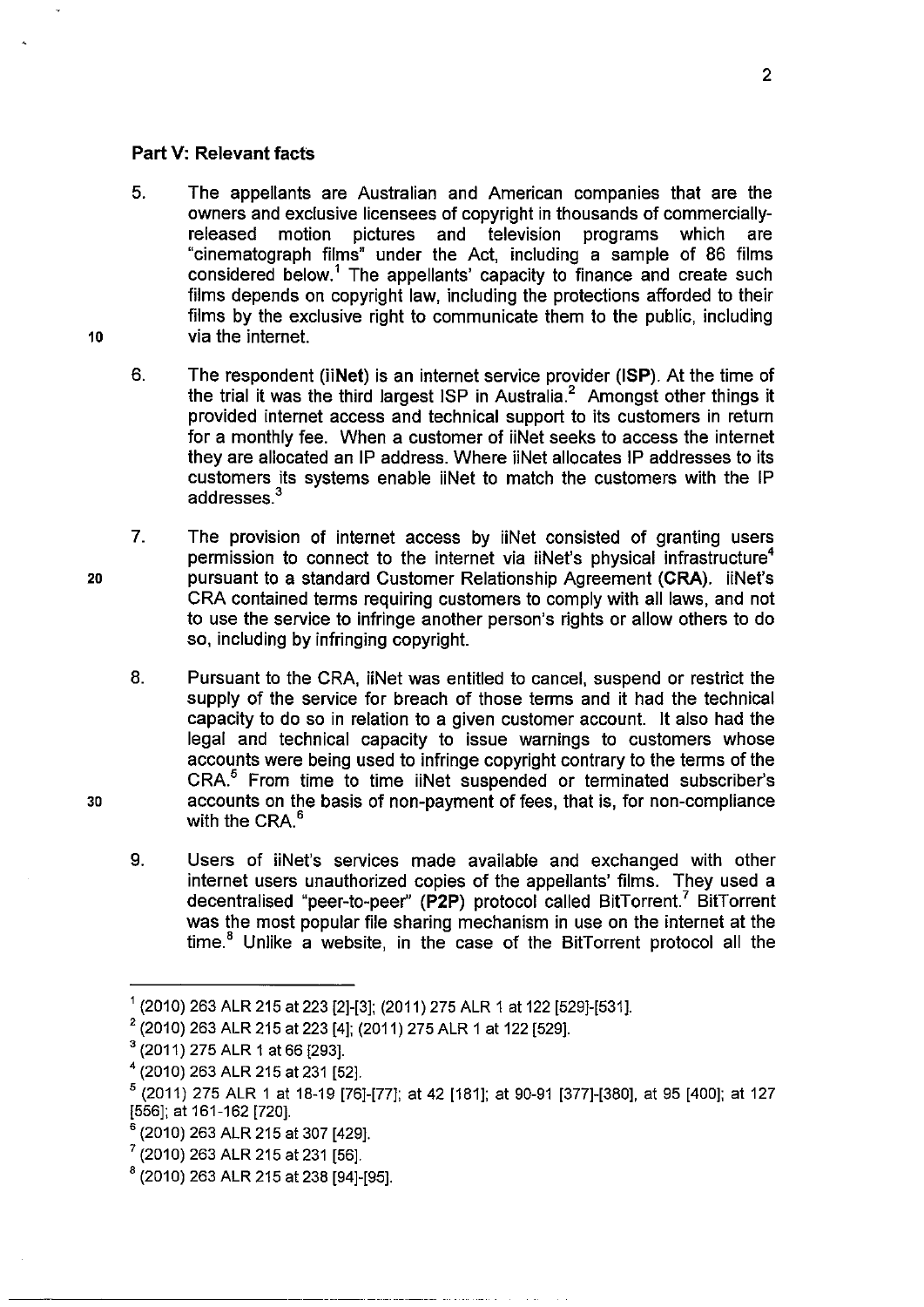computers seeking data participate in the distribution of the data.  $9^9$  A group of computers using the BitTorrent protocol sharing a particular file is known as a swarm and each computer within a swarm is known as a peer.<sup>10</sup>

- 10. iiNet was aware of the BitTorrent protocol and its use in the unauthorized sharing of files. It made available to its staff materials about copyright infringement which stated: "[b]ecause of the recent implications with file sharing, it is very important to figure out what it is they [customers] are downloading. If it is illegal or even sounds like it, stay away".<sup>11</sup> iiNet was 10 also aware that half of all internet traffic on its system was BitTorrent traffic and that a substantial proportion of that traffic involved infringement of copyright.<sup>12</sup>
	- 11. In 2007, the Australian Federation Against Copyright Theft **(AFACT),**  acting on behalf of the appellants, launched an investigation of online infringement of the appellants' copyrighted works over networks of Australian ISPs including iiNet. From August 2007 AFACT retained DtecNet Software APS **(DtecNet),** to deploy a computer program using the BitTorrent protocol to collect evidence of the making available of files of the appellants' copyrighted works by users of iiNet's internet services.<sup>13</sup>
- 20 12. In the period between September 2007 and June 2008, DtecNet investigated Australian ISPs in relation to four different types of filesharing protocols, including BitTorrent. DtecNet then narrowed its investigations to only the BitTorrent protocol and targeted four Australian  $ISPs$ , one of which was iiNet.<sup>14</sup>
- 13. From 2 July 2008 and continuing for a period of 59 weeks until 18 August 2009 (41 weeks after the proceedings commenced), AFACT sent weekly notices to iiNet, addressed to iiNet's managing director, containing allegations of acts of infringement.<sup>15</sup> The AFACT notices requested that iiNet take some action (left to iiNet to determine) to prevent the  $30$  continuation of the acts or other action under the terms of the CRA.<sup>16</sup>
	- 14. The AFACT notices were delivered by email and by hand with a spreadsheet containing information that had been recorded by the DtecNet Agent. The DtecNet spreadsheets contained numerous entries referenced by "PeeriD", date and time, file name downloaded, hash, film/TV title, studio, percentage of file shared, MB [megabytes] downloaded, percentage of file downloaded, peer host name and

 $9$  (2010) 263 ALR 215 at 231 [56].

 $10(2011)$  275 ALR 1 at 14 [46].

<sup>11</sup>(2011) 275 ALR 1 at 102 [432(10)].

<sup>&</sup>lt;sup>12</sup> (2010) 263 ALR 215 at 238 [95], cf 266 [241]; (2011) 275 ALR 1 at 105 [450].

<sup>&</sup>lt;sup>13</sup> (2010) 263 ALR 215 at 238 [96].

<sup>&</sup>lt;sup>14</sup> (2010) 263 ALR 215 at 238 [96].

<sup>&</sup>lt;sup>15</sup> (2010 )263 ALR 215 at 238 [97]-[104]; (2011) 275 ALR 1 at 68 [298].

<sup>16</sup>(2010) 263 ALR 215 at 239 [97]-[99]; (2011) 275 ALR 1 at 21-23 [91]-[96]; at 68-71 [298]- [307]; at 126 [555].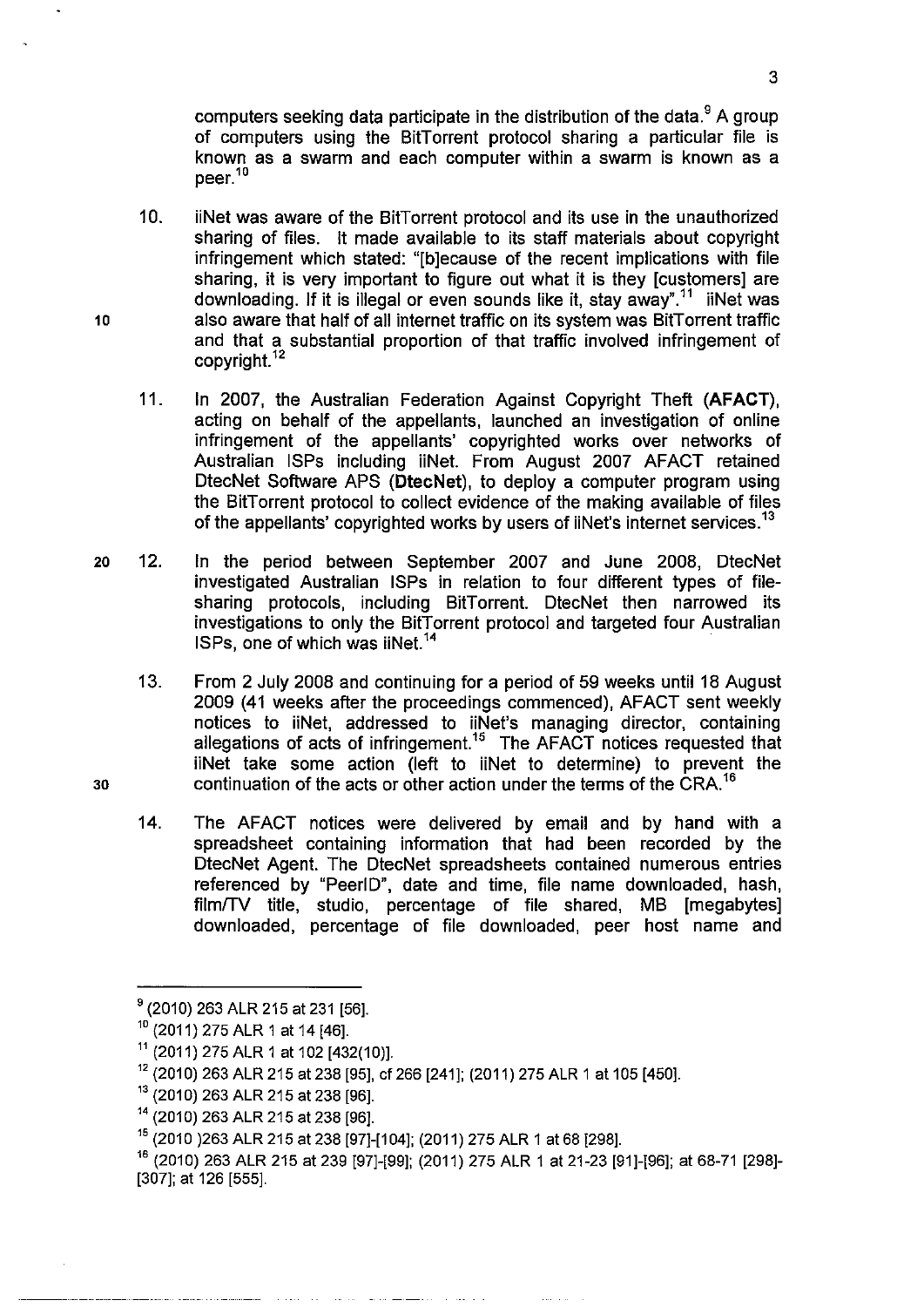country.<sup>17</sup> Enclosed with the hand delivered AFACT Notices from the third week (16 July 2008) was a DVD containing all of the data underlying the DtecNet spreadsheets.<sup>18</sup>

- 15. iiNet was aware that allegations were being made that users of its services had infringed copyright, and iiNet was in a position to determine the identity of the customers whose accounts were involved in the infringements.<sup>19</sup> However, iiNet took no action in relation to any of the customer accounts (other than to forward AFACT notices to the Western Australia police).<sup>20</sup> In particular, iiNet took no steps to notify customers 10 that their services were being used to infringe copyright in films and to warn them of the consequences of such infringing use, or to limit, suspend or terminate any account in order to prevent or avoid subsequent infringements,  $21$  despite having rights do to so under the CRA and the technical means available to do so.
- 16. In correspondence with AFACT, iiNet said that it understood how AFACT came to its allegations,<sup>22</sup> and confirmed that it would not be taking any action in relation to the notices and that there was no additional information that would change its position.<sup>23</sup> iiNet did not request any additional information on the infringements or suggest that it would ever 20 act on the notices if some additional information was provided to it by AFACT. Emmett J characterised iiNet's correspondence with AFACT as "dismissive" and "less than cooperative and less than frank".<sup>24</sup> iiNet characterised its own position thus: "it did not matter what additional information AFACT provided ... iiNet was not going to act on those notices". <sup>25</sup>
	- 17. At [448] Jagot J identified a number of factors indicative of iiNet's attitude towards the allegations of widespread infringement by its customers, including: <sup>26</sup>

(1) The description of allegations of copyright infringement as "crap ao emai/s".

> (2) The communication that AFACT just did not "get it" - "it" being that iiNet was not "obligated to do squat on their allegation".

> (3) The description of AFACT's correspondence as almost constituting spam to iiNet (that is, a form of network abuse).

<sup>17</sup>(2011) 275 ALR 1 at 70 [305].

<sup>18</sup>(2011) 275 ALR 1 at 71 [307].

<sup>19</sup> (2011)275ALR 1 at40-41 [174].

<sup>20</sup>(2011) 275 ALR 1 at 102 [433].

 $21$  (2011) 275 ALR 1 at 40-41 [174].

<sup>&</sup>lt;sup>22</sup> (2011) 275 ALR 1 at 72 [311].

<sup>&</sup>lt;sup>23</sup> (2011) 275 ALR 1 at 23-24 [97]-[102]; 71-73 [307]-[315]; 128 [559]-[561].

<sup>24</sup>(2011) 275 ALR 1 at 23 [97]; at 24 [103].

 $25$  Respondent's outline of closing submissions at first instance, para 2-143.

<sup>&</sup>lt;sup>26</sup> (2011) 275 ALR 1 at 105 [448].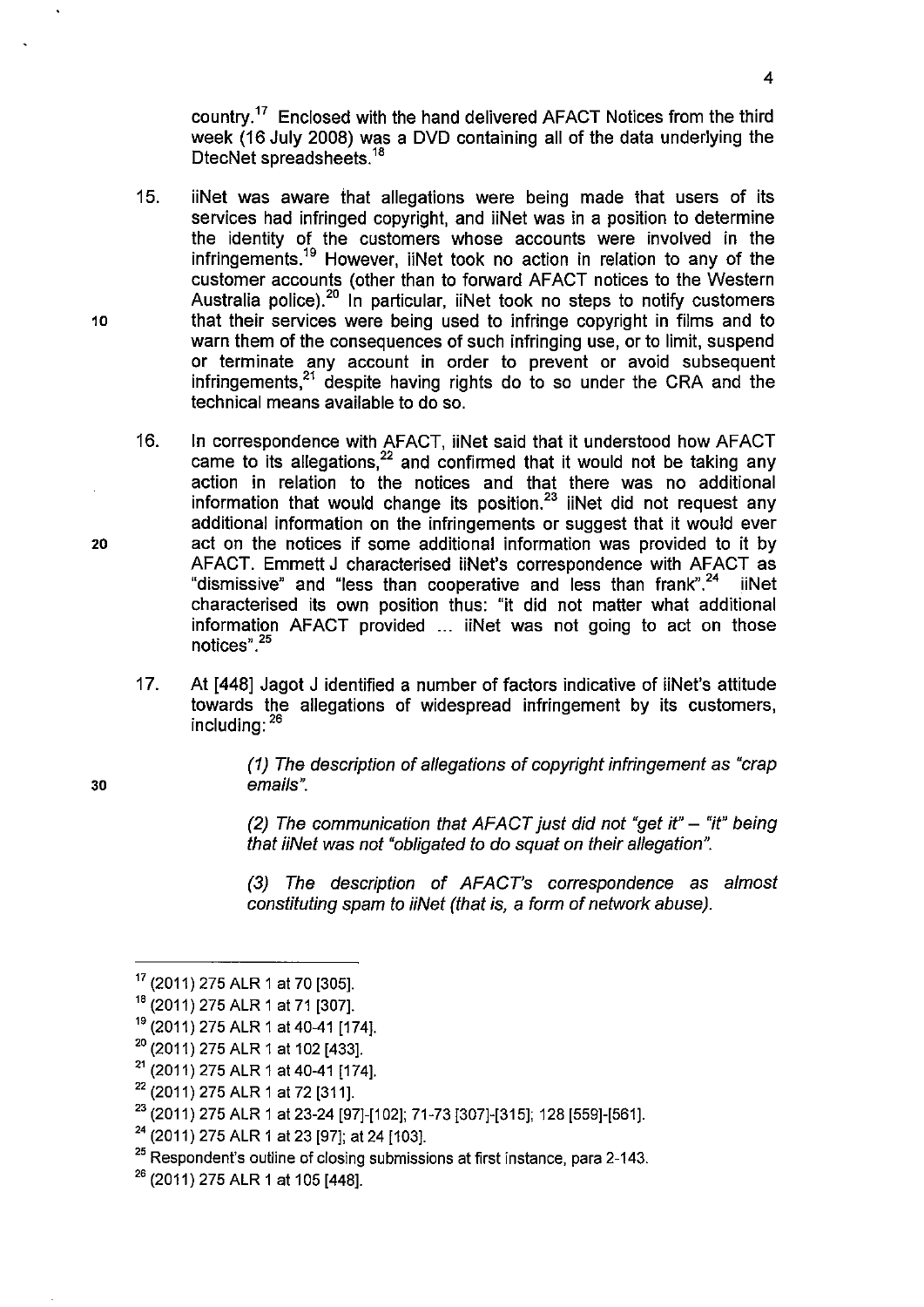(4) Mr Malone's advice to [iiNet's subsidiary] Westnet that its actions (of notifying customers of copyright infringement allegations) were "doing damage to the industry and iiNet's position on this matter".

(5) Mr Malone's description of his general policy compared to that of Westnet as being: " ... a little Jess umm proactive."

(6) The fact that iiNet 's email address for notification of copyright infringements disappeared for an unknown period, the disappearance apparently only being discovered by chance by 10 an iiNet network engineer.

- 18. On 20 November 2008, the appellants commenced the proceeding, alleging authorization by iiNet of numerous infringements of the appellants' copyright. The statement of claim alleged past, continuing and threatened future infringement by authorization by iiNet. The application sought relief on that basis.<sup>27</sup>
- 19. Also on 20 November 2008, by a press release which could be downloaded by BitTorrent, iiNet communicated to its customers, whose services were being used to infringe copyright, that their accounts would not be terminated absent a judicial determination of infringement.<sup>28</sup>
- 20 20. On 5 February 2009 the appellants served a report from DtecNet, with details of the evidence collection process undertaken for the purposes of the AFACT Notices. iiNet filed a defence on 5 February 2009 in which it did not admit the allegations of primary infringement by its users, and denied authorization.<sup>29</sup>
- 21. After receipt of the evidence, on 4 April 2009, iiNet filed a "Statement of the Nature of its Case" in which it conceded (as from April 2009) that the activities by users of its services, as reflected in the AFACT notices, involved infringements of the appellants' copyright, including by communication of the films to the public. $30$  iiNet has never contended that 30 the knowledge it had acquired from April 2009 was irrelevant to the question of authorization or that the evidence of continuing infringements ought to be rejected. iiNet relied on knowledge it had acquired during the course of the proceedings in support of its "Telco Act defence.<sup>31</sup>
	- 22. An amended application and further amended statement of claim were filed on 8 May 2009. Supplementary particulars to the further amended statement of claim were filed on 18 September 2009 which particularised further infringements for the period 13 March 2009 to 6 September 2009.<sup>32</sup>

<sup>&</sup>lt;sup>27</sup> Amended application, paras 1-21; further amended statement of claim, paras 62-68.

<sup>&</sup>lt;sup>28</sup> (2010) 263 ALR 215 at 110-111 [476]-[479]; (2011) 275 ALR 1 at 108 [469].

<sup>&</sup>lt;sup>29</sup> Paragraphs 59 and 60 of the defence dated 5 February 2011.

 $30$  See s 86(a) and (c) and the definition of "communicate" in s 10(1) of the Act. Findings were made to that effect: (2010) 263 ALR 215 at 290 [356]; (2011) 275 ALR 1 at 35 [149]; at 65 [288]; at 134 [590]; at 148 [664].

<sup>&</sup>lt;sup>31</sup> See the respondent's Notice of Contention paras 3-5.

<sup>32</sup>(2011) 275 ALR 1 at 23 [653].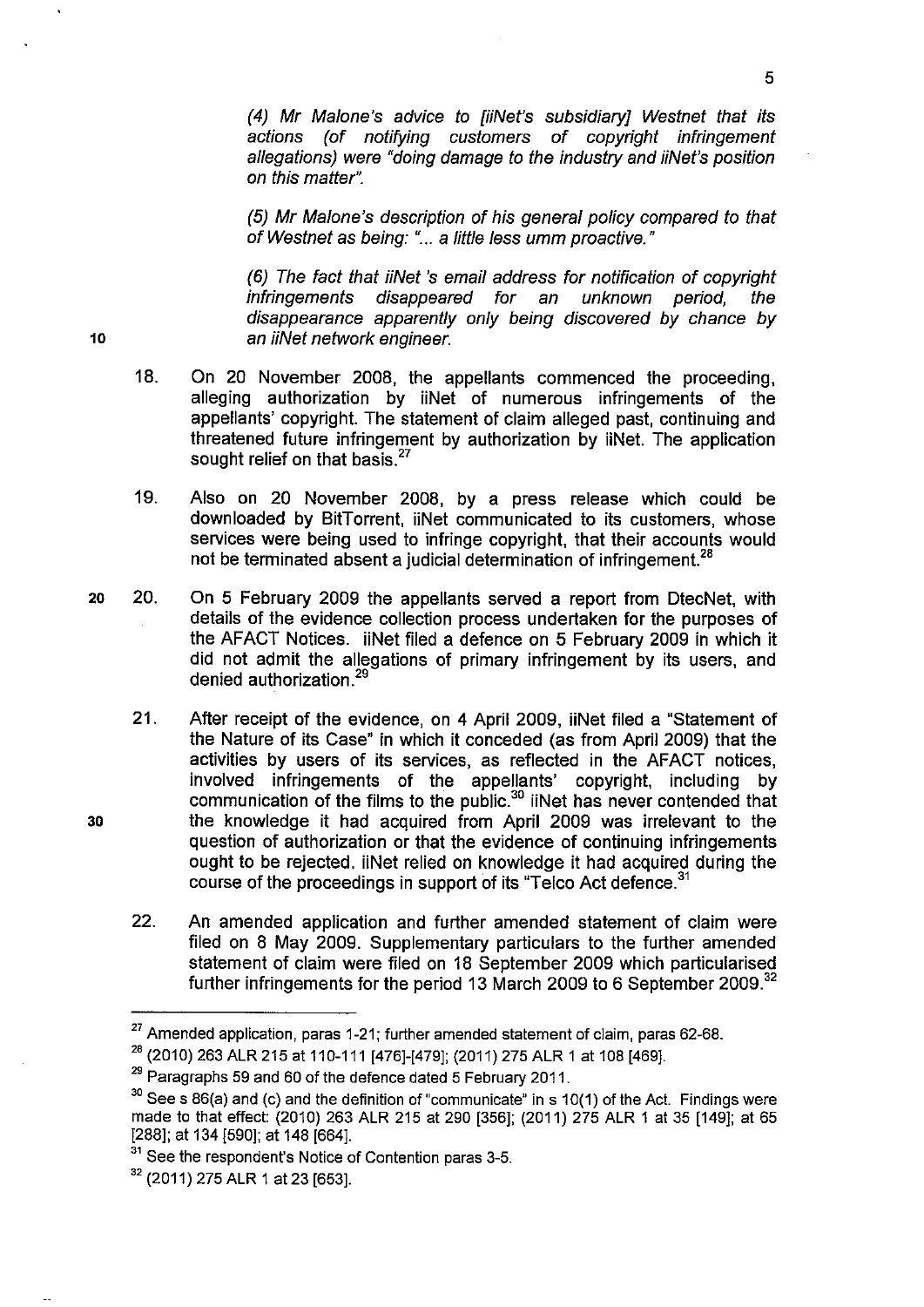The appellants served evidence of further infringements captured by DtecNet up to 6 September 2009. iiNet did not object to the case being conducted on this basis or to the tender of the evidence of further infringements committed after the proceedings were filed, and the trial proceeded on the basis of the infringement case as pleaded and particularised up to trial.

- 23. During the trial, iiNet's managing director, Mr Malone, made it clear that iiNet's position was that it would do nothing in response to the AFACT notices of infringement absent a Court order. $33$  At different points in his 10 evidence he referred to a range of other circumstances that might change its view, such as a direction by "an appropriately empowered law enforcement agency", some "other legislative instrument", "other authority" or code of conduct dealing with the issue, of which there is none; and a customer admitting infringement, (which he ultimately accepted would be unlikely to occur). $3$
- 24. In reasons delivered on 4 February 2010, the trial judge, Cowdroy J, held that iiNet had the legal and technical ability to prevent the acts of infringement; that it had a relationship with users of its services under the terms of the CRA and by the provision of services; and that it had steps 20 available to it to prevent or avoid the acts, including suspending or terminating services, which it did not take.<sup>35</sup> The trial judge held, however, that iiNet had not authorized the widespread acts of infringement. His Honour decided the matter on a number of bases which were subsequently found by the Full Court to be in error, including that iiNet did not provide the "true means" of infringement and that suspension or termination was not a relevant "power to prevent".
- 25. The trial judge held that "... from some point after the commencement of the present litigation the respondent gained the relevant level of knowledge that enabled it to act, and it became aware of the manner in 30 which the DtecNet evidence was gathered<sup>", 36</sup> That finding of knowledge was not challenged by iiNet on appeal.<sup>37</sup> The trial judge dismissed a defence under s112E on the basis that iiNet's knowledge of the infringements disentitled it from invoking that defence.<sup>38</sup>
	- 26. The Full Court delivered judgment on 24 February 2011. While each of the members of the Full Court overturned key findings of the trial judge adverse to the appellants<sup>39</sup>, in separate reasons Emmett J and Nicholas J held that iiNet had not authorized the infringements of the appellants'

<sup>&</sup>lt;sup>33</sup> (2010) 263 ALR 215 at 348 [514]; (2011) 275 ALR 1 at 58-59 [259]; at 118 [521]; at 130-131 [574]; MaloneXXN, T 897.1-3.

<sup>&</sup>lt;sup>34</sup> Malone XXN, T 734.20-21, T 736.9-10, 738.44-739.5, 740.1-5, T 790.20-32, 792.7-793.14-26.

<sup>&</sup>lt;sup>35</sup> (2010) 263 ALR 215 at 306-307 [426]; at 308 [433]; at 311-312 [447]-[448].

<sup>&</sup>lt;sup>36</sup> (2010) 263 ALR 215 at 318-319 [471].

<sup>&</sup>lt;sup>37</sup> See (2011) 275 ALR 1 at 25 [105], [109]; at 73-75 [316]-[317].

<sup>&</sup>lt;sup>38</sup> (2010) 263 ALR 215 at 339 [579].

<sup>&</sup>lt;sup>39</sup> (2011) 275 ALR 1 at 42-45 [181]-[197]; at 98 [415]; at 100-101 [426], [428]-[431]; at 161-163 [720], [727]-[728]; at 167 [748]-[751].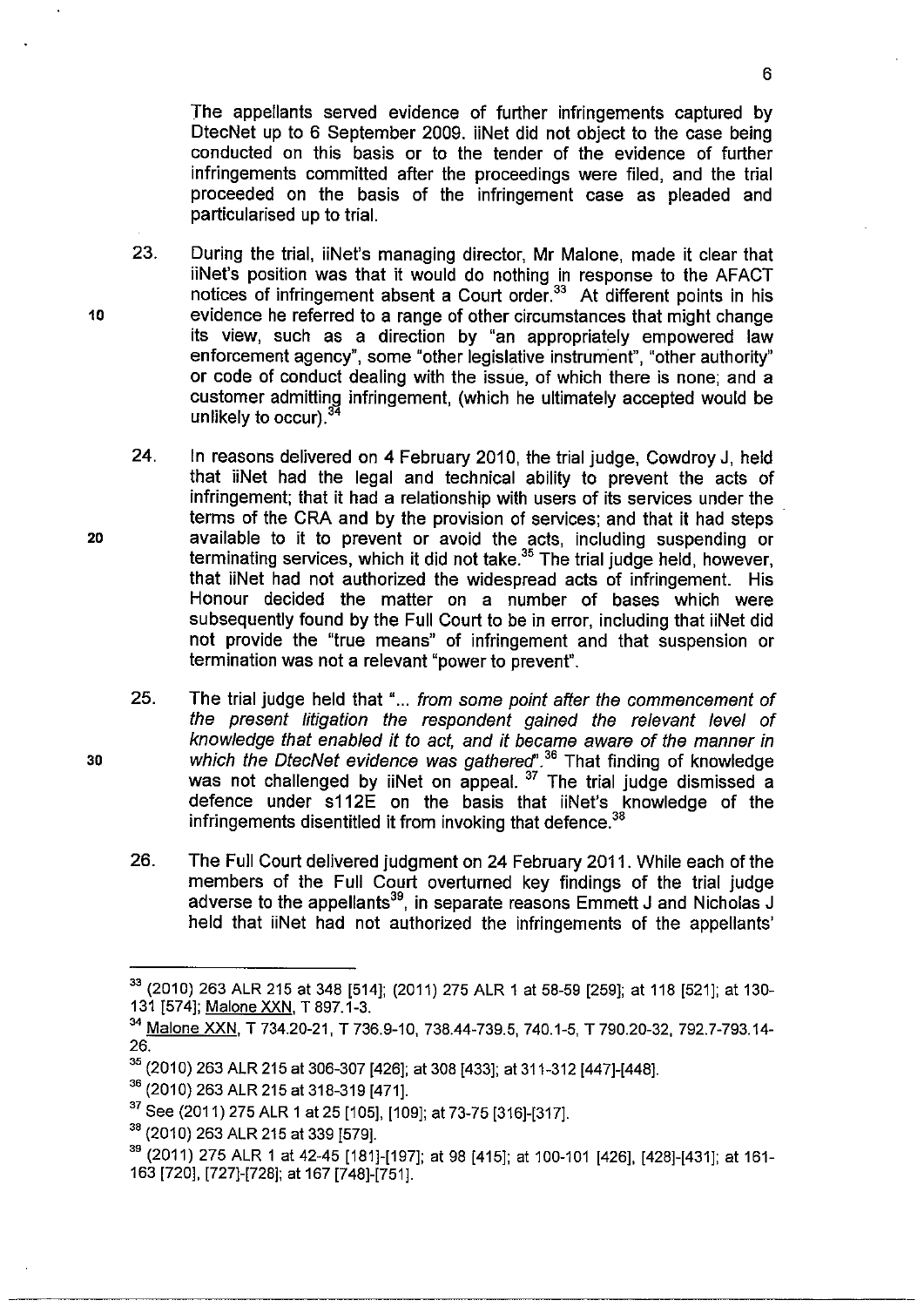copyright; Jagot J dissented, holding that authorization was established. In the result, the appeal was dismissed.

#### **Part** VI: **ARGUMENT**

#### **Authorization**

- 27. Section 101(1) of the Act provides that the copyright in a cinematograph film is infringed by a person who, without the licence of the owner of the copyright, "does in Australia, or authorizes the doing in Australia of, any act comprised in the copyright". The expression "any act comprised in the copyright" also includes the concept of authorization, by ss 13 and 86.40 The exclusive right to authorize the doing of an act is separate from the right to do the act itself; the infringement of each is a distinct tort.
- 28. It was common ground at the trial and before the Full Court that the High Court's decision in University of New South Wales v Moorhouse<sup>41</sup> established the relevant test for authorization and that it ought to be applied in this case, along with the factors appearing in  $\mathfrak{so}(11)$ . (Consistently with that approach, iiNet's Notice of Contention, so far as it relates to authorization, only challenges findings of fact.)
- 29. In Moorhouse, the High Court held that "authorizes", as used in the Act, means "sanction, approve, countenance", considered disjunctively.<sup>42</sup> "Authorize" can also mean "permit".43 Thus, express or formal permission or active conduct indicating approval is not essential to constitute an authorization. Accordingly, Gibbs J said that a person may authorize an act of infringement where "[i]nactivity or indifference, exhibited by acts of commission or omission ... reach a degree from which an authorization or permission may be inferred".<sup>44</sup> See also Jacobs J at 21, that it is "a question of fact in each case what is the true inference to be drawn from the conduct of the person who is said to have authorized".<sup>45</sup>
	- 30. Moorhouse has consistently been applied in authorization cases in Australia, and has given rise to a body of law in Australia that differs to some extent from the US and the UK,<sup>46</sup> as explained by Gummow J in WEA International Inc v Hanimex Corporation Ltd.*<sup>47</sup>*Since Moorhouse, the Act has been amended several times in light of the principles in that case, evidently on the faith of its continued application: see, for example, ss 39A, 398 and 112E, the last of which was considered by the Courts below. Relevantly for the present case, in 2001, s 101(1A) was introduced

10

20

 $40$  Section 101 deals with subject-matter other than works, which includes cinematograph films; see the corresponding provision for works in s 36. "Authorize" is spell variously in the Act.

<sup>41</sup>(1975) 133 CLR 1.

 $42$  See the citations collected by Nicholas J at (2011) 275 ALR 1 at 156 [701].

<sup>&</sup>lt;sup>43</sup> University of New South Wales v Moorhouse (1975) 133 CLR 1 at 12.

<sup>&</sup>lt;sup>44</sup> University of New South Wales v Moorhouse (1975) 133 CLR 1 at 12.

<sup>&</sup>lt;sup>45</sup> University of New South Wales v Moorhouse (1975) 133 CLR 1 at 21.

 $46$  Moorhouse was, in effect, put aside by the House of Lords in CBS Songs v Amstrad Consumer Electronics PLC (1988) 1 AC 1013 at 1043, 1054 0-F.

<sup>&</sup>lt;sup>47</sup> WEA International Inc v Hanimex Corporation Ltd (1987) 17 FCR 274 at 283-286.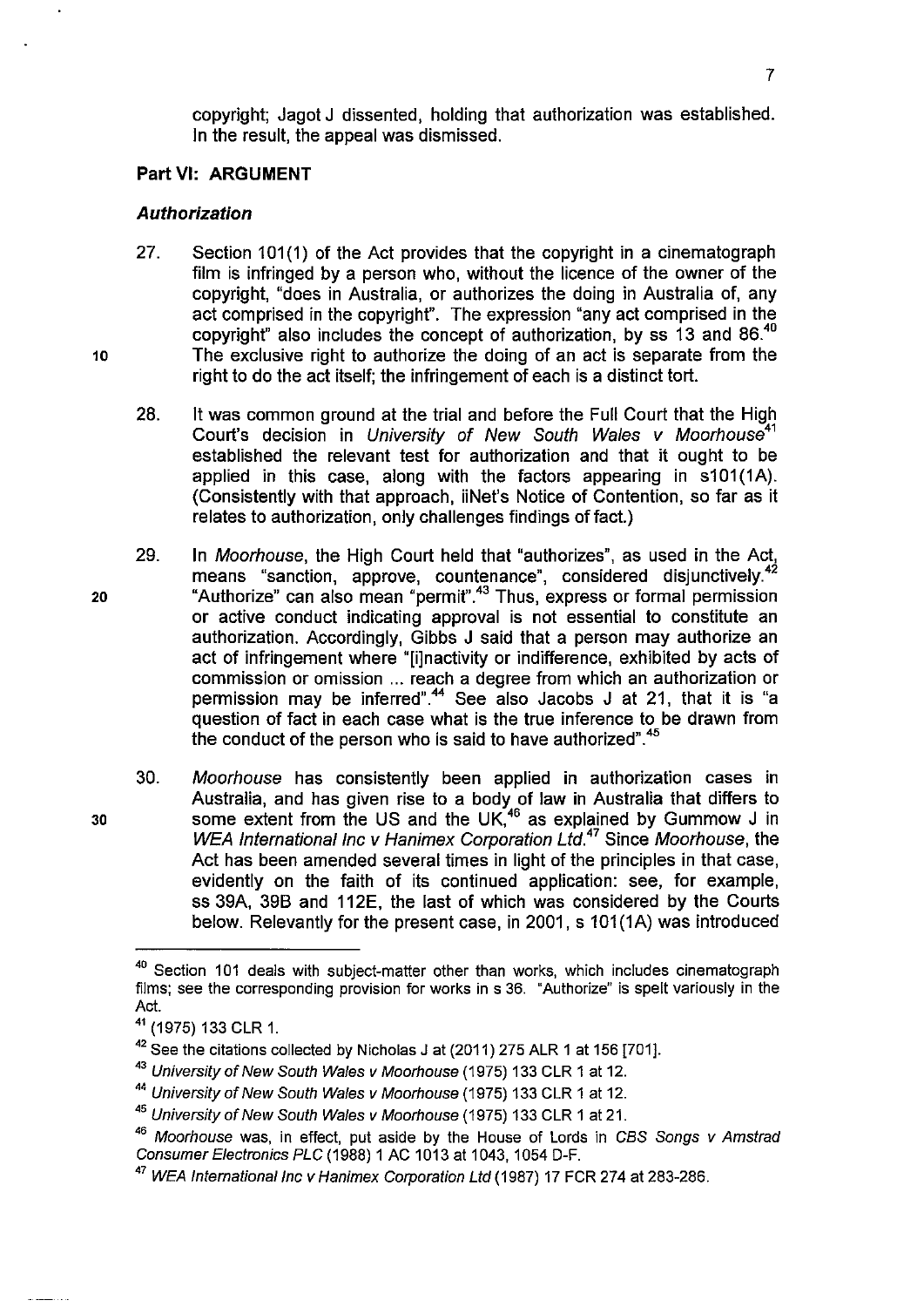- (a) the extent (if any) of the person's power to prevent the doing of the act concerned;
- (b) the nature of any relationship existing between the person and the person who did the act concerned;
- (c) whether the person took any other reasonable steps to prevent or avoid the doing of the act, including whether the person complied with any relevant industry codes of practice.
- 10  $31.$  Section 101(1A) was introduced to provide certainty.<sup>49</sup> The Revised Explanatory Memorandum for the 2000 "Digital Agenda" Bill described the intention of s  $101(1A)$  as follows:<sup>50</sup>

The inclusion of these factors in the Act essentially codifies the principles in relation to authorisation that currently exist in common law. ... It is intended to provide a degree of legislative certainty about the steps that should be taken in order to avoid liability for authorising infringements. Additional certainty in relation to third party liability is provided by new s 101(1A)(c). This section specifies that compliance with relevant industry codes of practices is a factor in determining whether the person took reasonable steps to prevent or avoid the doing of the act.

32. The factors in s 101(1A) of the Act closely follow Gibbs J's statement of principle from Moorhouse,<sup>51</sup> which was largely distilled from the judgment of Knox CJ in Adelaide Corporation v Australasian Performing Right Association Limited<sup>52</sup> Gibbs J said.

> It seems to me to follow from these statements of principle that a person who has under his control the means by which an infringement of copyright may be committed  $-$  such as a photocopying machine  $-$  and who makes it available to other persons, knowing, or having reason to suspect, that it is likely to be used for the purpose of committing an infringement, and omitting to take reasonable steps to limit its use to legitimate purposes, would authorize any infringement that results from its use.

33. The one element of the above statement of principle that is not reflected in the text of s 101(1A) is the requisite mental element required for a finding of authorization, namely knowledge or reason to suspect. This is the critical consideration in the present case. Gibbs J emphasised that it is

 $48$  It was common ground in this case that there was no relevant industry code of practice.

 $49$  See Cooper v Universal Music Australia Pty Ltd (2006) 156 FCR 380 at 408 [136] per Kenny J, French J agreeing. Explanatory Memorandum to Copyright Amendment (Digital Agenda) Bill 1999 (Cth), para 124.

<sup>50</sup> Revised Explanatory Memorandum to Copyright Amendment (Digital Agenda) Bill 2000 (Cth), para 157.

<sup>&</sup>lt;sup>51</sup> University of New South Wales v Moorhouse (1975) 133 CLR 1 at 13.

 $52$  (1928) 40 CLR 481 at 487, in relation to the predecessor of s 39.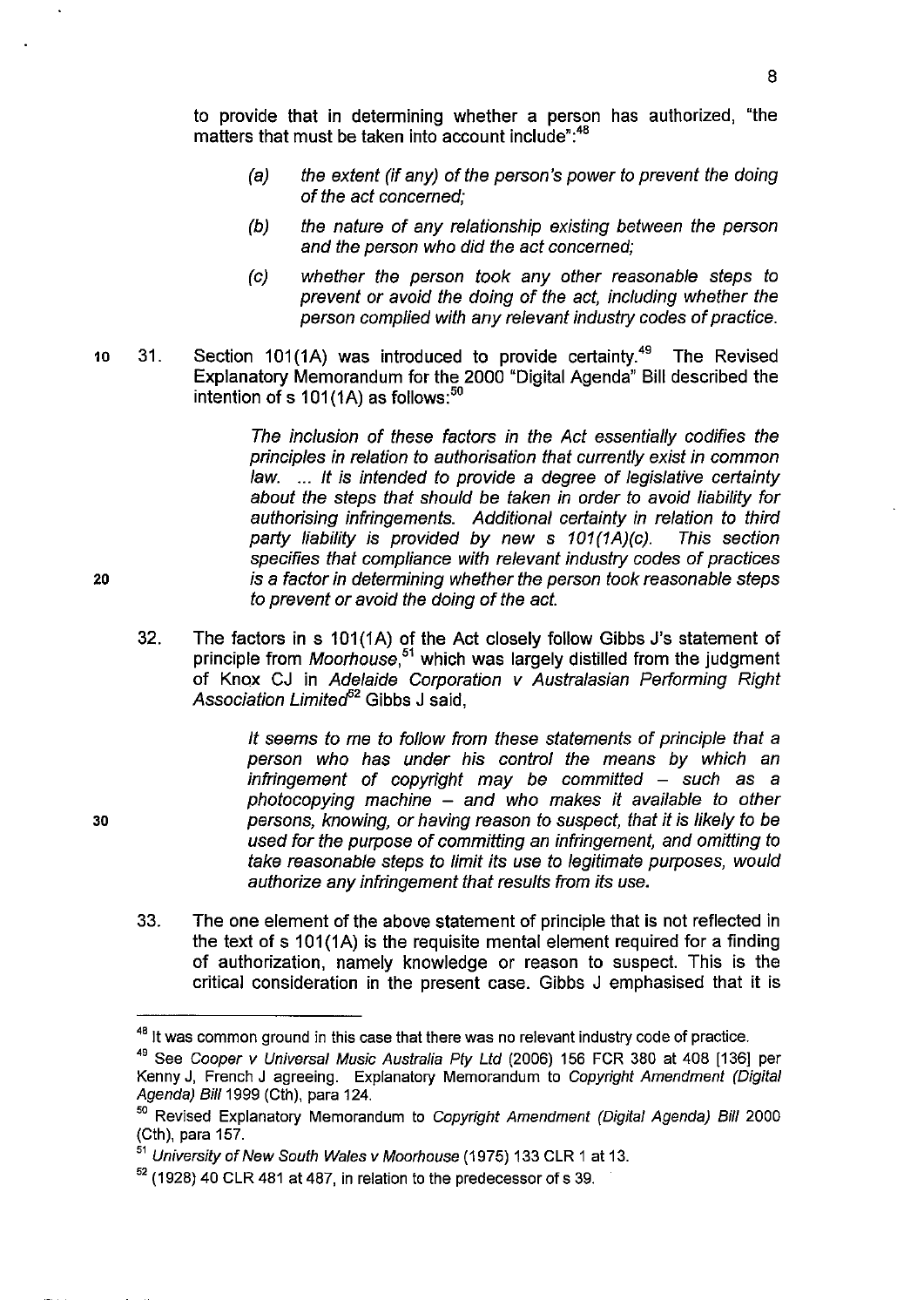sufficient for a finding of authorization if there is knowledge or reason to suspect that any one of a number of acts is likely to be done and that it is not necessary that the alleged authorizer have direct knowledge or reason to suspect that any particular act of infringement is likely to be done.<sup>53</sup> (Jacobs J considered that such knowledge might not be necessary at all in a case of a general invitation to use a facility for any purpose, which could include an infringing use, but might be significant if the invitation were qualified in some way<sup>54</sup>).

34. The test for knowledge expressed by Gibbs J has been applied consistently since Moorhouse. Subsequent authorities on authorization have generally been decided based on the presence or absence of other factors, such as control over the acts of infringements or proximity to the primary infringers, rather than whether the alleged authorizer had the requisite degree of knowledge or reason to suspect that infringements would occur.<sup>5</sup>

#### **Errors in the judgments below**

- 35. The common errors in the separate reasons of Emmett J and Nicholas J relate to the requisite degree of knowledge and their Honours' conflation of this issue with other issues, such as questions of the reasonableness of iiNet not acting on the allegations of infringement and the subjective "attitude" of iiNet towards the infringements.
- 36. Despite both Emmett J and Nicholas J having found that there were reasonable steps that iiNet could have taken to prevent or avoid the infringements by users of iiNet's networks (such as issuing warnings or suspension or termination of relevant accounts), each held that it was reasonable for iiNet not to take such steps because iiNet's knowledge fell short of the standard that their Honours variously articulate  $-$  a much higher standard than can be derived from Moorhouse. *<sup>56</sup>*

#### Emmett J

30 37. Emmett J accepted that iiNet knew that its users were infringing copyright, making it appropriate to consider whether there were reasonable steps that iiNet could have taken to prevent or avoid those infringements (emphasis added): $57$ 

> iiNet accepted that it had general knowledge of copyright infringement committed by its customers or that infringement was likely to occur on its facilities. Mr Malone acknowledged that, after the material contained in the spreadsheets had been explained to

20

<sup>53</sup> University of New South Wales v Moorhouse (1975) 133 CLR 1 at 13.

<sup>&</sup>lt;sup>54</sup> University of New South Wales v Moorhouse (1975) 133 CLR 1 at 22.

<sup>55</sup> Australasian Performing Right Association Ltd v Jain (1990) 26 FCR 53; Australasian Performing Right Association Ltd v Metro on George Ply Ltd (2004) 210 ALR 244; Universal Music Australia Ply Ltd v Sharman License Holdings Ltd (2005) 65 IPR 289; Cooper v Universal Music Australia Ply Ltd (2006) 156 FCR 380.

<sup>&</sup>lt;sup>56</sup> See (2011) 275 ALR 1 at 43-44 [188]-[189]; at 167 [751].

<sup>&</sup>lt;sup>57</sup> (2011) 275 ALR 1 at 25 [109]-[110].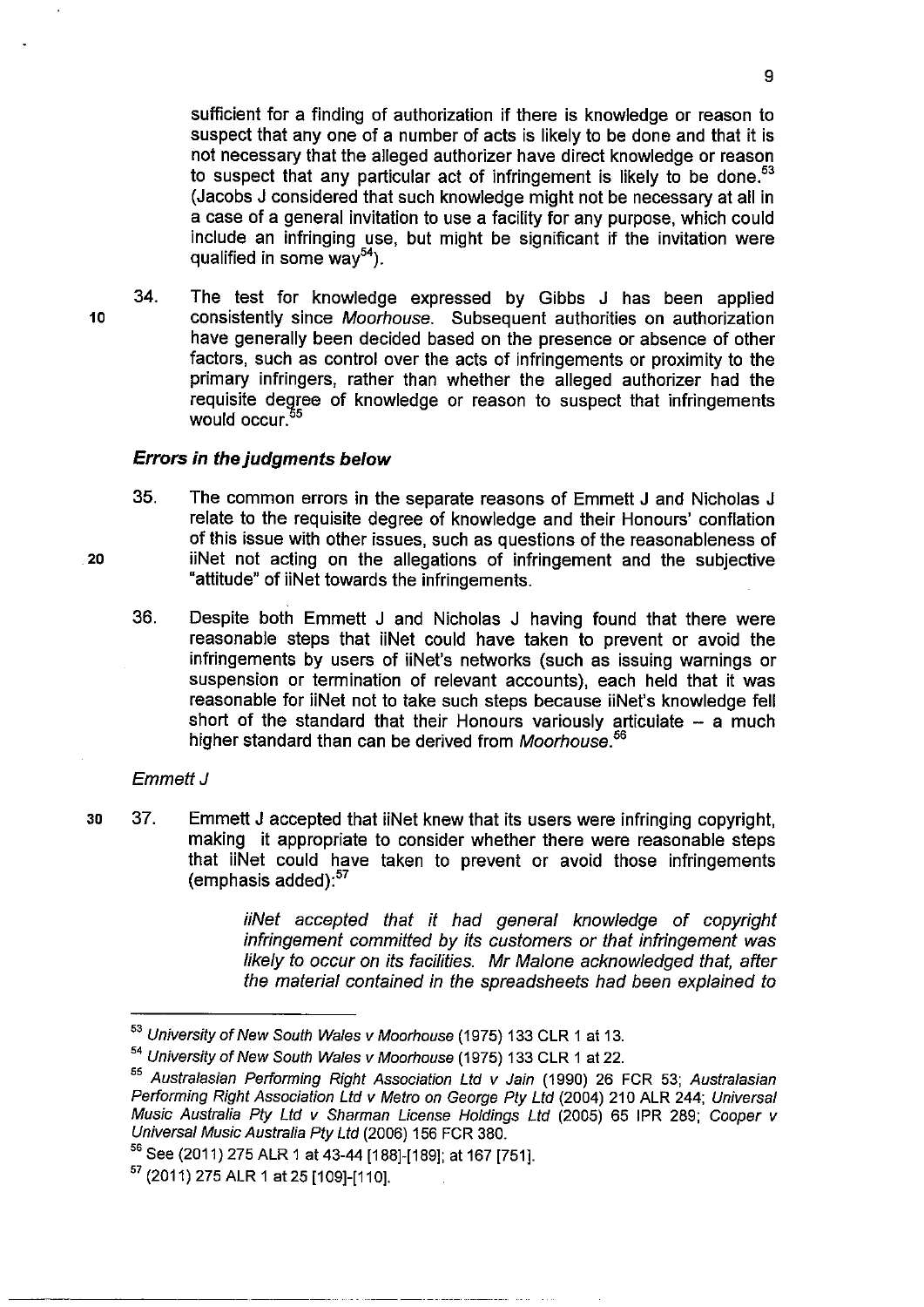him, he knew what was happening and had done so since, at latest, April 2009. The primary judge found that, sometime after the commencement of the proceeding, iiNet gained the relevant level of knowledge that enabled it to become aware of the manner in which the material contained in the spreadsheets had been gathered. There is no challenge to that finding. Mr Malone also accepted that the Infringement Notices were compelling evidence of infringement, sufficiently compelling for him to refer the matter to the police.

- There can be no doubt that iiNet, whose business is concerned with the facilitation of communication in the online environment. understood that the Infringement Notices were allegations of infringements of copyright. The question, however, is whether given that knowledge, there were reasonable steps available to iiNet, once it received that knowledge, that would have prevented infringements occurring in the future.
- 38. His Honour held that there were reasonable steps available, including the provision of clearly worded and accurate warnings, and suspension or termination.<sup>58</sup> Given Emmett J's findings on the matters that must be taken into account under s 101(1A), together with the trial judge's unchallenged finding on knowledge, a conventional application of Moorhouse ought to have led to a finding of authorization.
- 39. Emmett J held, however, that there was no authorization.<sup>59</sup> In support of this conclusion, his Honour returned to the topic of knowledge:<sup>60</sup>

It was not reasonable to require iiNet to undertake the immense amount of work, cost and effort required in order to set out, review and analyse the allegations in the information provided with the Infringement Notices. iiNet did not have the guidance, which was subsequently afforded to it in the course of the proceeding, to enable it to carry out that task. I do not consider that knowledge acquired by iiNet in the course of the proceeding can be relied upon to support the case of the Copyright Owners.

40. His Honour did not rely on any specific finding of the trial judge or evidence to reach such a conclusion. A similar conclusion reached by the trial judge was erroneously based on a passage in an affidavit that had not been admitted as evidence.<sup>61</sup> It was not supported by the evidence. Westnet (an ISP acquired by iiNet in 2008) had no such difficulty dealing with allegations of infringement.<sup>62</sup> Jagot J and Nicholas J reached contrary conclusions to those of Emmett J as to the cost and complexity of iiNet processing the AFACT notices.<sup>63</sup> iiNet would have had to implement a

30

20

<sup>40</sup> 

<sup>58</sup>(2011) 275 ALR 1 at43-44 [188]-[189], 45 [197], and 48 [210].

<sup>&</sup>lt;sup>59</sup> (2011) 275 ALR 1 at 46-47 [204]-[205]; at 48-49 [210]-[211].

 $60(2011)$  275 ALR 1 at 47 [205].

 $61$  (2010) 263 ALR 215 at 308-308 [434] citing Malone #2 at para 17, which had been admitted as submission only.

 $62(2011)$  275 ALR 1 at 105 [450].

<sup>&</sup>lt;sup>63</sup> (2011) 275 ALR 1 at 98 [415] and at 167 [749].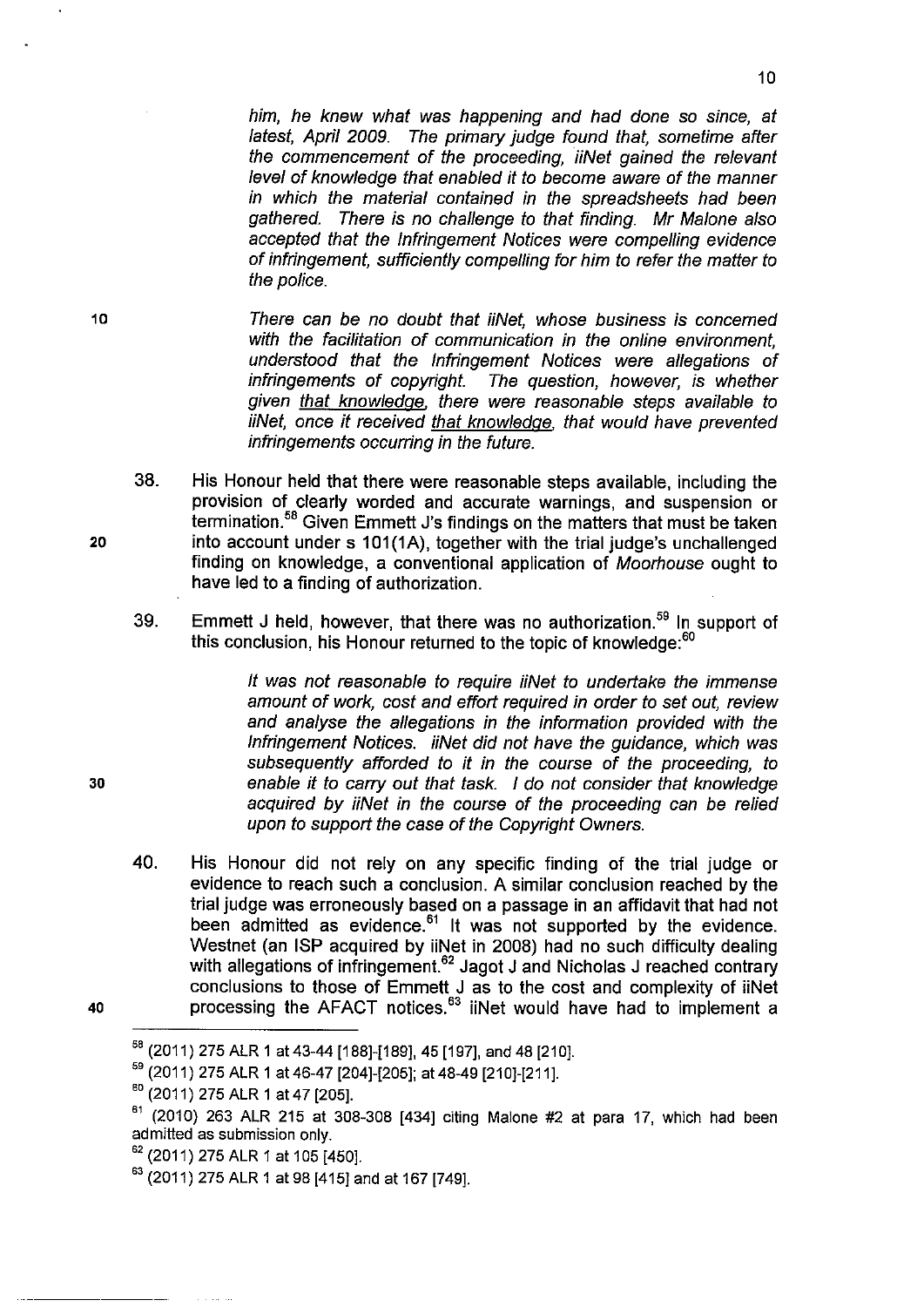scheme of processing allegations and customer notifications to comply with the "safe harbour" provisions, at its cost, as Jagot J found. The "guidance" that iiNet claimed to have received from the DtecNet report (in February 2009) related to two matters that were already apparent from the spreadsheets and other information in the AFACT notices from as far back as July 2008, "had iiNet personnel bothered to analyse them".<sup>64</sup> Emmett J's approach is also inconsistent with his finding, in connection with iiNet's safe harbour defence, that iiNet's decision not to act was made regardless of the information provided to it.<sup>65</sup>

10 41. In reaching his conclusion that iiNet did not authorize, Emmett J articulated a test, the relevant parts of which are as follows (emphasis added):<sup>66</sup>

> I consider that, before it would be reasonable for iiNet to take steps within the meaning of s 101(1A)(c) to suspend or terminate a customer's account, at least the following circumstances should exist:

> • iiNet has been provided with unequivocal and cogent evidence of the alleged primary acts of infringement by use of the iiNet service in question. Mere assertion by an entity such as AFACT, with whatever particulars of the assertion that may be provided, would not, of itself, constitute unequivocal and cogent evidence of the doing of acts of infringement. Information as to the way in which the material supporting the allegations was derived, that was adequate to enable iiNet to verify the accuracy of the allegations, may suffice. Verification on oath as to the precise steps that were adopted in order to obtain or discern the relevant information may suffice but may not be necessary.

#### The Copyright Owners have undertaken:

- o to reimburse iiNet for the reasonable cost of verifying the particulars of the primary acts of infringement alleged and of establishing and maintaining a regime to monitor the use of the iiNet service to determine whether further acts of infringements occur, and
- o to indemnify iiNet in respect of any liability reasonably incurred by iiNet as a consequence of mistakenly suspending or terminating a service on the basis of allegations made by the Copyright Owner.
- 42. A requirement that iiNet be provided with "unequivocal and cogent" evidence in order to have knowledge sufficient for it to act erects too high a test of the requisite knowledge for a finding of authorization, and is

•

 $\cdot$  . .

20

30

<sup>64</sup>(2011) 275 ALR 1 at 96 [405](Jagot J).

<sup>65</sup>(2011) 275 ALR 1 at 62 [272].

<sup>&</sup>lt;sup>66</sup> (2011) 275 ALR 1 at 48-49 [210].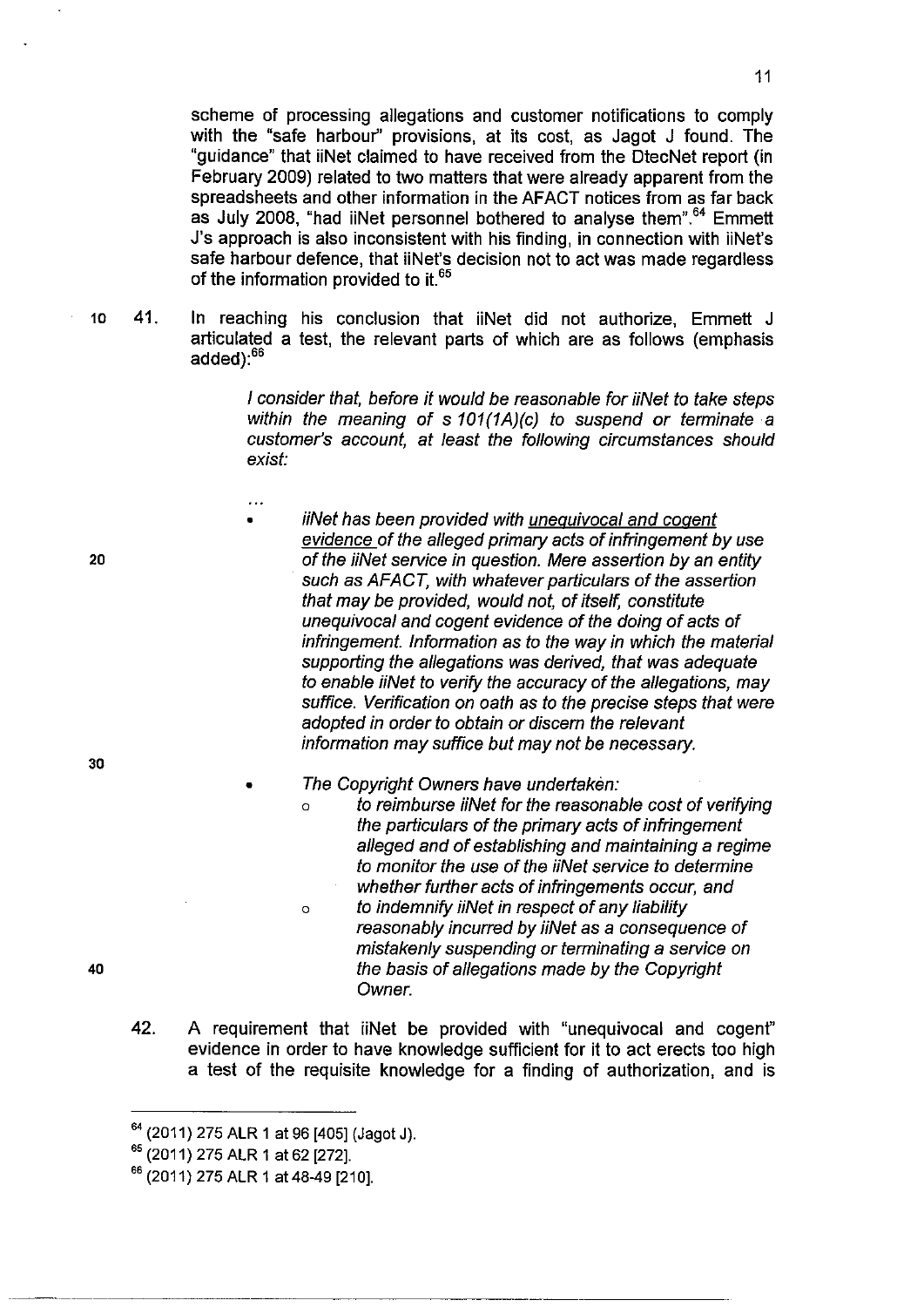contrary to the principle as articulated by the High Court in Moorhouse (per Gibbs J at 13 and Jacobs J at 21) that reason to suspect is sufficient.

- 43. Irrespective, the AFACT notices met Emmett J's test, because they were "credible evidence of widespread infringements of copyright"67 and they provided substantial supporting information which, on its face, indicated that considerable time, effort and money had been expended to provide iiNet with credible evidence of substantial and repeated copyright infringement.68 From December 2008 Mr Malone considered them "compelling evidence". $69$  By April 2009 iiNet had accepted that the 10 infringements had been established. Even if Emmett J's more stringent test for knowledge was accepted, then iiNet had knowledge sufficient to require it to act, it failed to take reasonable steps to prevent the infringements, and should have been found liable for authorization.<sup>70</sup>
- 44. The introduction of the preconditions of reimbursement and indemnification radically departs from Gibbs J's principle in Moorhouse. Both considerations are unsupported by authority and irrelevant to establishing whether there is knowledge or a reason to suspect. Emmett J's approach amounts to judicial legislation without any safeguards or guidance as to how costs or indemnification would work in practice. A 20 concept of reasonable cost is redolent with ambiguity and ripe for dispute. Presumably while reimbursement is disputed, Emmett J's test would bar any finding of authorization. Such preconditions undermine the principles of authorization.
- 45. His Honour's approach to reimbursement and indemnification has the further undesirable aspect of never having been addressed at any stage of the case.<sup> $71$ </sup> iiNet never submitted below that, had it been compensated, it would have been prepared to act on the allegations of infringement. iiNet's direction to Westnet to cease processing infringement notices in November 2008 never raised reimbursement or indemnification. Its 30 position depended on totally different considerations: viz, a belief that it was entitled to take no action until the infringements had been proved in a Court (or admitted by the relevant customer). $72$

### Nicholas J

46. After discussing iiNet's "ample" contractual power,  $^{73}$  for s101(1A)(a), and its contractual relationship, for s101(1A)(b), his Honour held, for  $s101(1A)(c),$ <sup>74</sup>

<sup>73</sup>(2011) 275 ALR 1 at 162 [724].

<sup>67</sup>(2011) 275 ALR 1 at 96 [405].

<sup>&</sup>lt;sup>68</sup> (2011) 275 ALR 1 at 95 [402].

<sup>&</sup>lt;sup>69</sup> (2011) 275 ALR 1 at 73-75 [316]-[317].

 $70$  See also (2011) 275 ALR 1 at 48 [209].

 $71$  Cf (2011) 275 ALR 1 at 41-42 [177].

<sup>72</sup>(2010) 263 ALR 215 at 348 [514]; (2011) 275 ALR 1 at 58-59 [259]; at 118 [521]; at 130- 131 [574].

<sup>74</sup>(2011) 275 ALR 1 at 167 [751].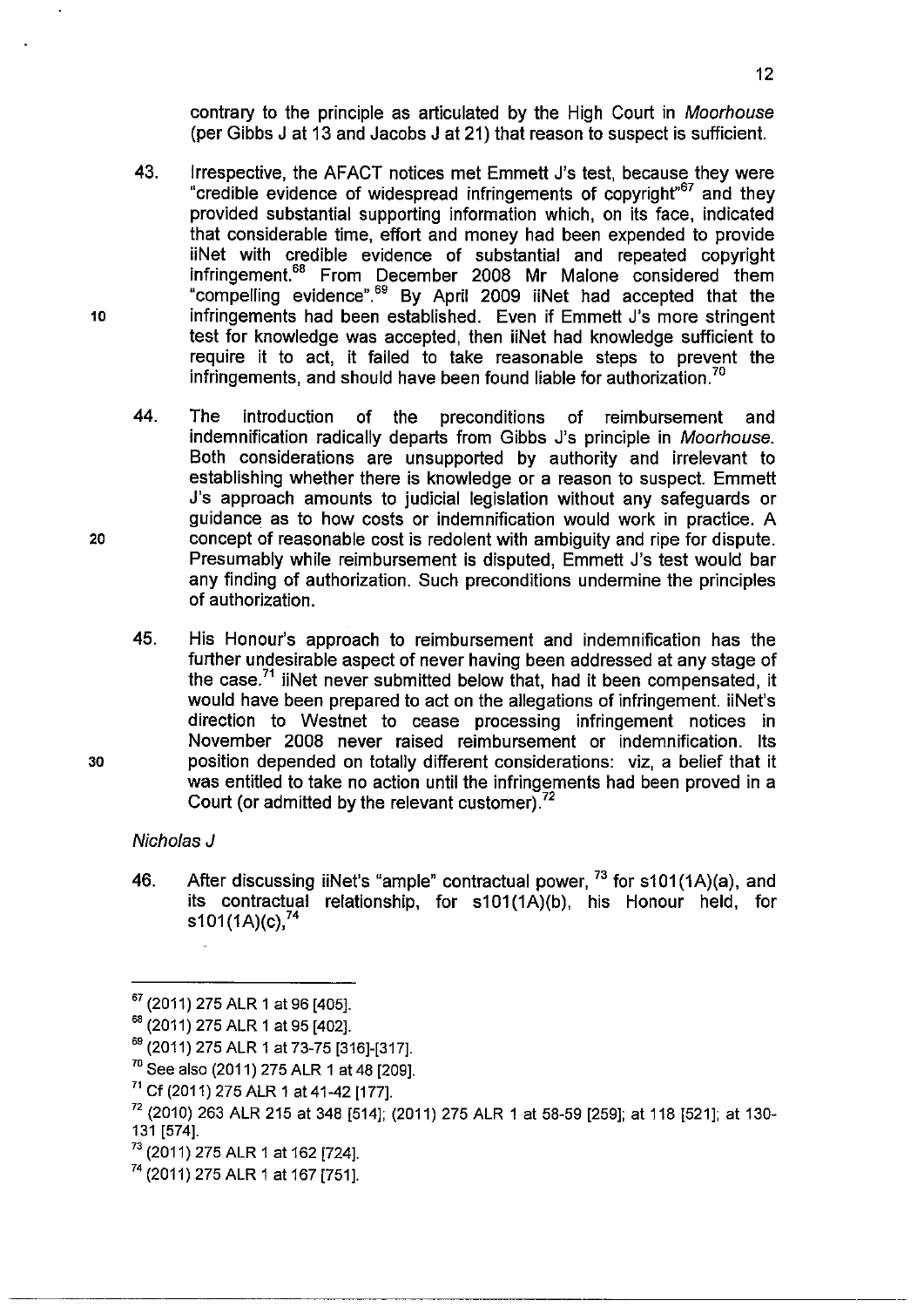In my opinion it was open to the respondent to adopt a system providing for the issuing of warnings and, if appropriate, the termination or suspension of accounts where the respondent was satisfied that a subscriber's account had been used to infringe copyright. The respondent had no such system in place. It did not even have a system that provided for the giving of a warning to a subscriber who it was satisfied had knowingly and repeatedly engaged in copyright infringement on a widespread scale. The absence of such a system is a matter that is made relevant by s101(1A).

- 47. Despite these positive findings on s 101(1A), his Honour held that there was no authorization, for reasons appearing in the following sections of his iudoment. under "knowledge of infringements" "inactivity or under "knowledge of infringements", "inactivity or indifference<sup>"76</sup> and (to abbreviate) "sanction, approve or countenance".<sup>77</sup> The theme that underlies these paragraphs is his Honour's consideration of whether it was **reasonable** for iiNet not to act on the material it had at various stages of the case.<sup>78</sup> The appellants respectfully submit that his Honour's addition of this consideration is also a departure from Moorhouse and s101(1A).
- 20 Knowledge
	- 48. His Honour says.<sup>79</sup>

As the primary judge pointed out, the respondent accepted that it had general knowledge of copyright infringement committed by iiNet users. But as he also observed, it would be difficult for the respondent to act on knowledge of such a general kind with a view to preventing or avoiding copyright infringements by people using its network. This is because the respondent would have no means of knowing who had used its facilities to infringe copyright unless that knowledge was provided to it by third parties.

30 49. In recognition of this difficulty, the appellants had commenced serving the AFACT notices four months before the commencement of the proceedings. His Honour puts these aside (emphasis added):<sup>80</sup>

> In my opinion, the AFACT notices were not sufficient to provide the respondent with knowledge that its network was being utilized by users of particular accounts to infringe the appellants' copyright in the identified films. I accept that they must have given the respondent reason to suspect that such infringement had occurred. However, knowing that specific acts of copyright infringement have occurred and merely suspecting that they have occurred are quite

<sup>75</sup>(2011) 275 ALR 1 at 169-171 [757]-[767].

<sup>76</sup>(2011) 275 ALR 1 at 171-172 [768]-[775].

<sup>77</sup>(2011) 275 ALR 1 at 172-173 [776]-[783].

 $78$  See, especially, (2011) 275 ALR 1 at 170 [764]; at 172 [775]; at 173 [781] and his Honour's conclusion at 173 [783].

<sup>79</sup>(2011) 275 ALR 1 at 169 [757].

<sup>80</sup>(2011) 275 ALR 1 at 170 [763]-[764].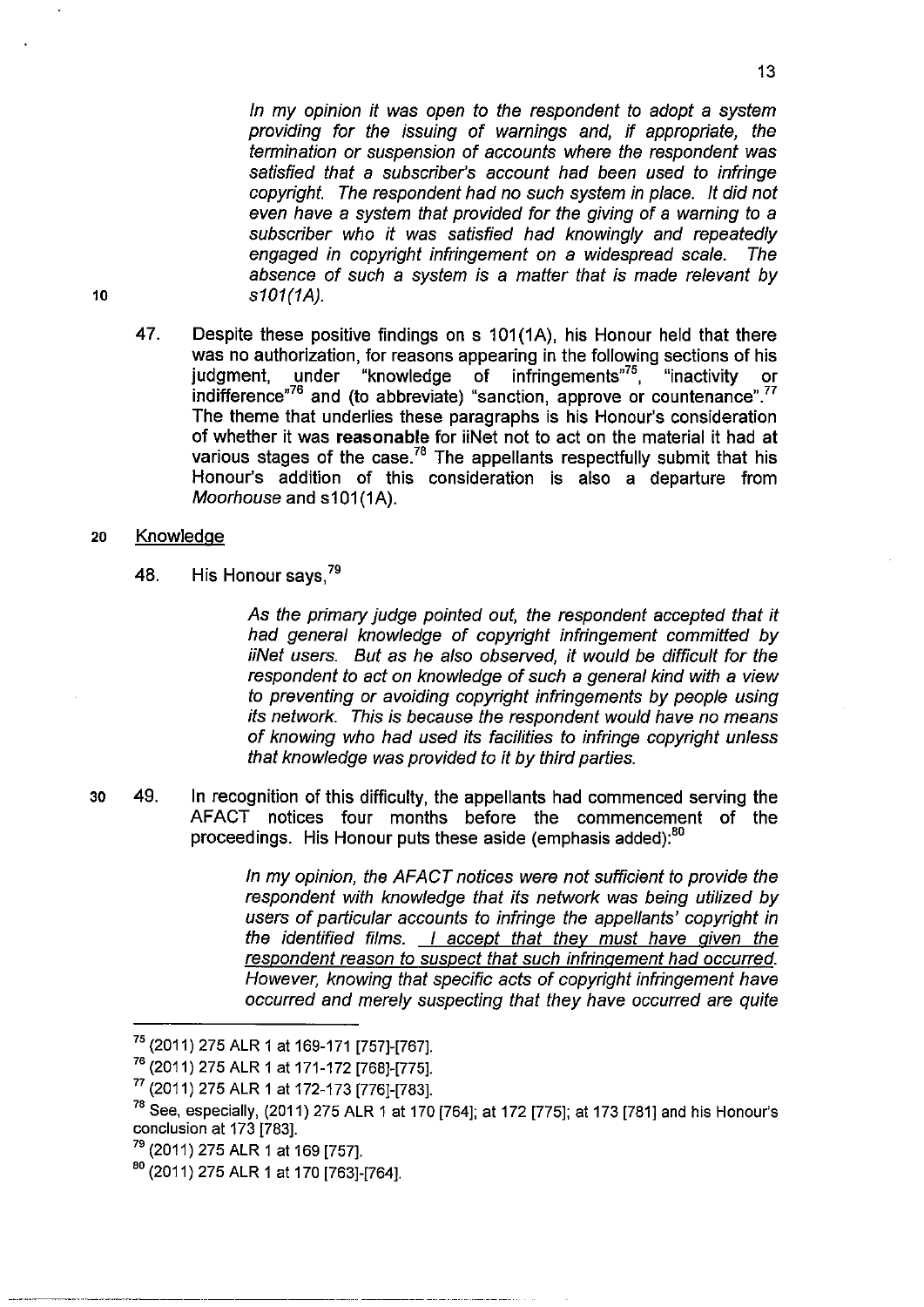different things. In the circumstances of the present case, the difference is of considerable significance.

It is important to recall, as the primary judge found, that the respondent has hundreds of thousands of customers and that each day it receives hundreds of notices issued by or on behalf of copyright owners. I do not think the respondent could reasonably be expected to issue warnings, or to terminate or suspend particular accounts, in reliance upon any such notice in circumstances where it has been told nothing at all about the 10 methods used to obtain the information which lead to the issue of the notice. Nor should it be up to the respondent to seek out this information from a copyright owner who chooses not to provide it in the first place.

- 50. The emphasised sentence accords with the requirement for knowledge set out by Gibbs J at 133 CLR 13.<sup>81</sup> Neither Gibbs J nor Jacobs J required knowledge that specific acts of infringement have occurred. Nicholas J, however, held that the "reason to suspect" to which his Honour refers was not enough in these circumstances.
- 51. As Jagot J said, the AFACT Notices were "credible on their face".  $82$  They 20 were "written in plain English [and] provided precise details of each alleged infringement in intelligible form".<sup>83</sup> They were different from other forms of notice (such as the "robot notices") and were treated differently by iiNet, prompting a series of communications between iiNet and AFACT and the forwarding of notices to the police, unlike any form of previous notice of infringement. $84$  iiNet's decision not to act on the AFACT Notices, as Jagot J said:<sup>85</sup>

had nothing to do with the perceived quality of the data on which AFACT relied. iiNet, as noted, considered that it had no obligation to do anything in response to the notices and acted accordingly. In so doing, iiNet refused any meaningful engagement with AFACT (whether that be about the quality of the AFACT data, the reasonable steps that iiNet had available to it or the costs of so doing). In these circumstances, it is not clear why AFACT could have no reasonable expectation of iiNet taking action unless AFACT made clear that its data was reliable.

- 52. See also her Honour's summary of iiNet's response to the notices at [307]-  $[318]^{86}$
- 53. As to reasonableness, her Honour's summary shows, and the trial judge found, on the evidence of iiNet's Chief Regulatory Officer, Mr Dalby, that 40 iiNet had determined that it would not act on the AFACT Notices

<sup>&</sup>lt;sup>81</sup> Cf per Jacobs J at 21, an easier test in some circumstances.

 $82$  (2011) 275 ALR 1 at 99 [421] (Jagot J). See also (2011) 275 ALR 1 at 98-99 [417]-[420].

 $83^{83}$  (2011) 275 ALR 1 at 99 [418] (Jagot J).<br> $84$  (2011) 275 ALR 1 at 99 [418]-[419] (Jagot J).

<sup>85</sup>(2011) 275 ALR 1 at 99 [421].

<sup>86</sup>(2011) 275 ALR 1 at 71-75.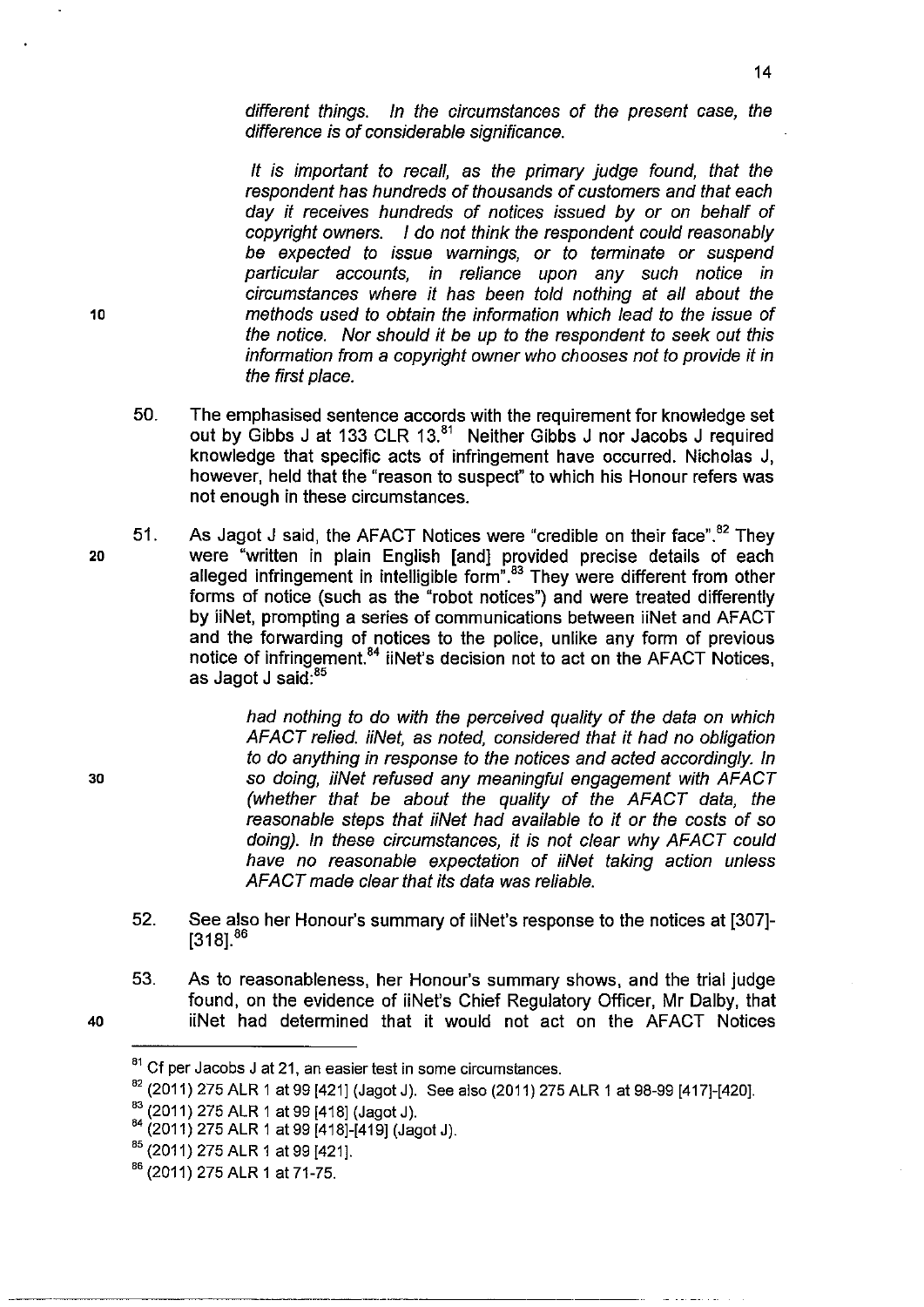regardless of the information they contained and that from some point it had "gained the relevant level of knowledge that enabled it to act".<sup>87</sup> iiNet conducted the case on the basis that it would have made no difference if further information regarding the infringements or the means of collecting evidence of them had been provided. For example, iiNet submitted at trial: <sup>88</sup>

It is clear from Mr Parkinson's email to Mr Gane on 25 June 2008 ... that it did not matter what additional information AFACT provided, so far as Mr Dalby was concerned iiNet was not going to act on the notices. That letter, drafted jointly by Mr Dalby and Mr Parkinson, states in an unqualified fashion that iiNet is "unable to comply with AFACT's requirements in any way". The letter does not say that if further information is provided, action may be taken by iiNet in accordance with AFACT's wishes. The letter does not ask for further information to be sent to  $i$ iNet  $-$  rather, it directs AFACT to the appropriate authorities ...

- 54. In any event, Nicholas J must be speaking of the period before April 2009, by which time, as the trial judge held, "the respondent gained the relevant level of knowledge that enabled it to  $\arctan^{889}$  - because this is the very difficulty pointed to by his Honour in [757] and [764].
- 55. Nicholas J implicitly refers to the trial judge's finding in [765] but puts it aside on the incorrect basis that.<sup>90</sup>

The respondent was never told how DtecNet Agent operated until sometime after February 2009 when the appellants' experts' reports were served. Mr Malone's evidence suggests that he first became aware of how DtecNet operated in April 2009 after an expert engaged on behalf of the respondent had considered those reports. It is true that the appellants' amendments, to which I previously referred, were not made until May 2009. Nevertheless, I 30 do not accept that knowledge acquired by the respondent by way of expert reports served prior to the trial could be used for the purpose of establishing that the respondent knew what the DtecNet's methods were, or that they were reliable, or likely to be reliable ...

56. That cannot stand with the trial judge's finding as to knowledge nor the conduct of the proceedings below, where the material supporting that finding was particularised, tendered, and admitted without objection. Earlier, his Honour also erred in saying that this was not a case for quia timet relief.<sup>91</sup>

10

<sup>&</sup>lt;sup>87</sup> (2010) 263 ALR 215 at 75 [318].

 $88$  Respondent's outline of closing submissions at first instance, para 2-143(a).

<sup>89 (2011) 275</sup> ALR 1 at 170 [765].

<sup>&</sup>lt;sup>90</sup> At 170 [765].<br><sup>91</sup> (2011) 275 ALR 1 at 147 [654].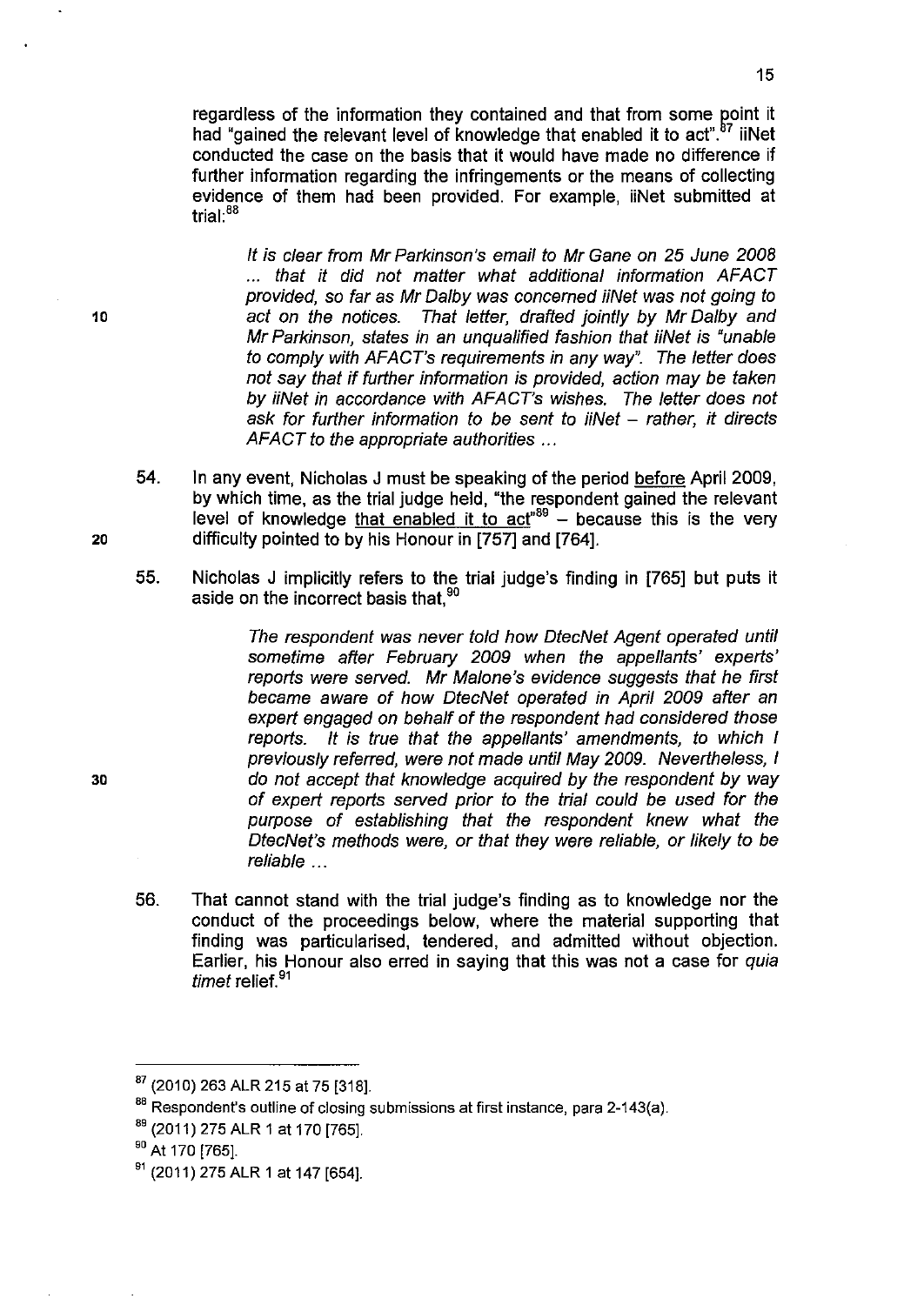#### Inactivity or indifference

57. His Honour places weight on the plainly irrelevant finding by the trial judge that "the respondent did not approve of iiNet users infringing copyright".<sup>92</sup> This is repeated and expanded in [775] (emphases added):<sup>93</sup>

It follows from the findings of the primary judge that the position of the respondent did not reflect any intention or desire to see the appellants' copyright infringed. Rather, it reflected a view, strongly held it would seem, that it was not the business of the respondent to be taking action against subscribers on the basis of allegations 10 of copyright infringement contained in the AFACT notices. None of that is to say that the respondent's view on the matter was necessarily correct. But it cannot be dismissed or discounted on the basis that it was either not genuinely held or not reasonably open.

- 58. The suggestion that an alleged authorizer can, in effect, obtain a permanent exemption from authorization if it has the right subjective non- "approval", or if it chooses that the question of infringement using its facilities by people whom it can control and with whom it is in a technical and legal relationship, be "not its business"  $-$  conflicts with Jacobs J at 20 133 CLR 21 and Gibbs J at 133 CLR 13. Consistently with Gibbs J's statement, s101(1A)(c) provides that a relevant factor to a finding of authorization is a respondent's failure to take steps. Essentially this amounts to indifference, exhibited by acts of omission.
- 59. Further, the concept of "not the business of the respondent" derives, via Higgins J's judgment in Adelaide Corporation v Australasian Performing Right Association (1928) 40 CLR 481, 500, from Bankes LJ's judgment in Performing Right Society v Cyril Theatrical Syndicate (1924) 1 KB 1 at  $10<sup>94</sup>$  That idea was not adopted by Gibbs J when his Honour distilled the statements of principle from Adelaide Corporation, in Moorhouse at 133 30 CLR 13. Nicholas J arrives at that point, however, via a reference to Bankes LJ's dictum in PRS v Cyril by Whitford J in CBS Inc v Ames Records and Tapes Ltd [1982] Ch 91. It is true, as Nicholas J notes, that Gummow J referred to Whitford J's judgment in WEA Records v Hanimex.<sup>95</sup> The very different proposition that Gummow J derived from CBS v Ames, however, is set out at  $[718]$ , <sup>96</sup> stressing the significance of control over the alleged infringing activity.
- 60. The question of control, discussed in  $WEA$  v Hanimex, is now expressly dealt with in  $s101(1A)(a)$ . It was precisely because the seller of blank tapes in Australian Tape Manufacturers Association Ltd v Commonwealth 40 (1993) 177 CLR 480, like the lender of records in CBS v Ames, did not control the subsequent uses, which might or might not have infringed, that

<sup>92</sup>(2011) 275 ALR 1 at 171 [771]-[772].

<sup>&</sup>lt;sup>93</sup> (2011) 275 ALR 1 at 172.

<sup>&</sup>lt;sup>94</sup> Quoted by Emmett J at (2011) 275 ALR 1 at 12 [33].

<sup>&</sup>lt;sup>95</sup> (1987) 17 FCR 274.

<sup>96</sup>WEA *v* Hanimex at 17 FCR 286, set out at (2011) 275 ALR 1 at 160-161.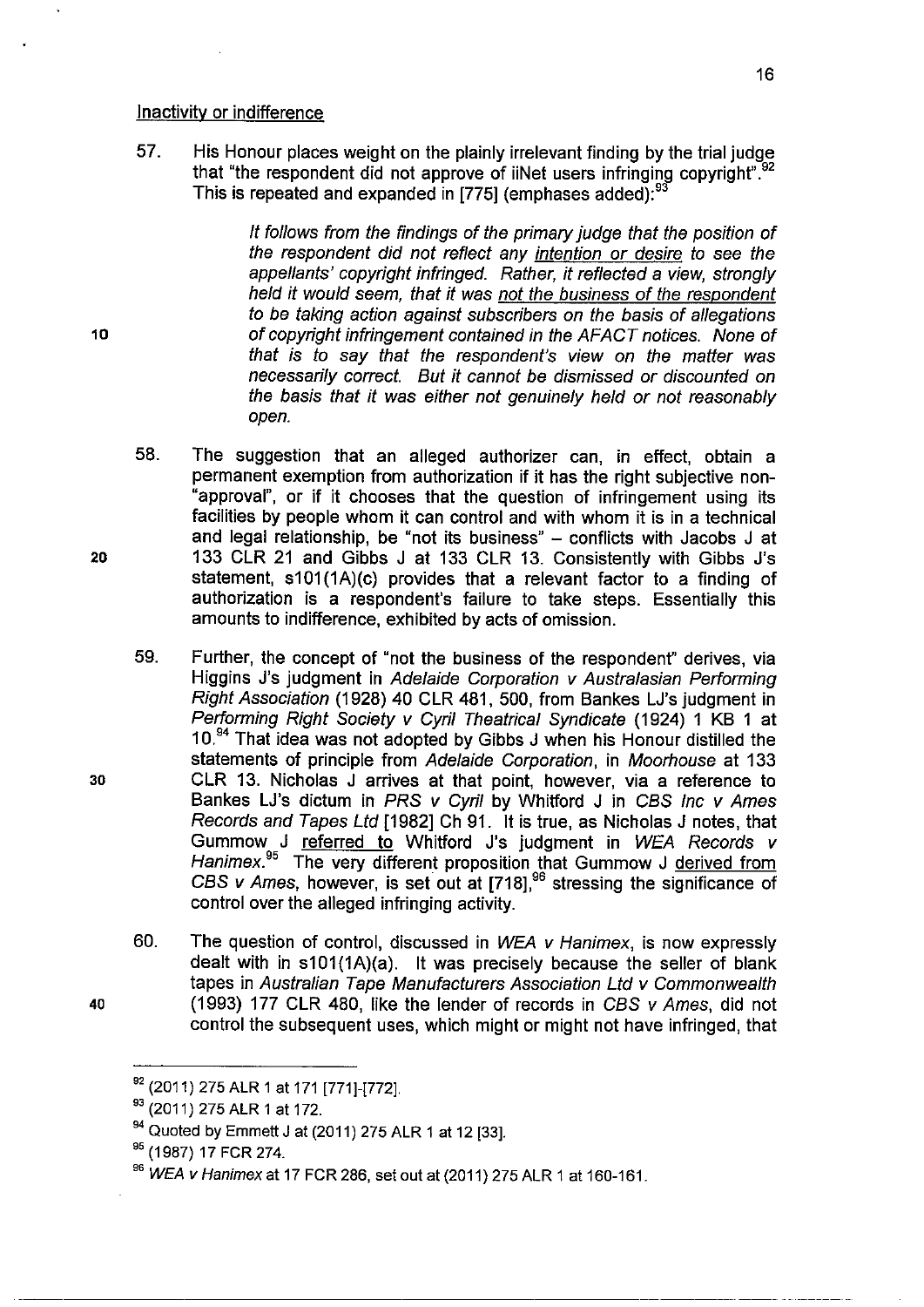17

Mason CJ, Brennan, Deane and Gaudron JJ held there would have been no authorization.<sup>97</sup> In the present case, all members of the Full Court held that the control element (as expressed in s101(1A)(a), was present. It follows that Nicholas J's reliance on the "not its business" principle was in error. On the present facts, to adopt that stance was to countenance infringements.

### Sanction, approve or countenance

- 61. Here, Nicholas J added a further consideration of "reasonableness", depending on the "nature and quality of the information".<sup>98</sup> This is an error 10 here in light of the trial judge's unchallenged finding that the information was sufficient to give iiNet actual knowledge from April 2009 onwards; and in light of the fact that iiNet itself had decided that it would not act on the notices irrespective of their nature and quality.
- 62. His Honour returned to the latter decision at [783].<sup>99</sup>As Jagot J noted, however, iiNet's attitude precluded any circumstance in which, if additional information had been sought by iiNet, it could have been provided. Although his Honour recognised that iiNet's stance had nothing to do with the perceived quality of the data, his Honour said that this is "beside the point" because it was not unreasonable to act on the notices. As 20 submitted, that is wrong, at least by April 2009. Further, if iiNet's stance had nothing to do with the perceived quality of the data then the difficulties referred to by his Honour, in for example  $[757]^{100}$  are irrelevant.
	- 63. In considering the phrase "sanction, approve, countenance" Nicholas J also returned to the question whether there was subjective "approval" by iiNet or iiNet's "intention".<sup>101</sup> That is not what "countenance" means. The correct question is whether a permission or invitation can be inferred from iiNet's conduct, not its state of mind. Mr Malone's denial that he approved of the continuing infringement of copyright is irrelevant given his acceptance that iiNet permitted the infringements to continue.<sup>102</sup>

### 30 **Correct application of authorization principles**

- 64. Once the Full Court set aside the trial judge's approach to authorization, a finding of authorization should have followed from unchallenged findings of the trial judge and findings of the Full Court.
- 65. Users of iiNet's internet services had repeatedly and systematically infringed the appellants' copyright.<sup>103</sup> Thousands of infringements took place over a period of 59 weeks. Given the way that BitTorrent operated, it was likely that each of the users of the iiNet internet accounts identified as

<sup>97</sup> At 498.

<sup>&</sup>lt;sup>98</sup> (2011) 275 ALR 1 at 173 [781].

<sup>&</sup>lt;sup>99</sup> (2011) 275 ALR 1 at 173.

<sup>&</sup>lt;sup>100</sup> Quoted above at para 50.

<sup>101 (2011) 275</sup> ALR 1 at 171 [771]-[772] and at 172 [775].

 $102$  (2010) 263 ALR 215 at 235 [77]; (2011) 275 ALR 1 at 36-37 [152]-[154]; at 78 [329].

<sup>103 (2011) 275</sup> ALR 1 per Emmett J at 35-37 [149]-[158]; Jagot J at 76-78 [322]-[330]; and Nicholas J at 148-150 [664]-[673].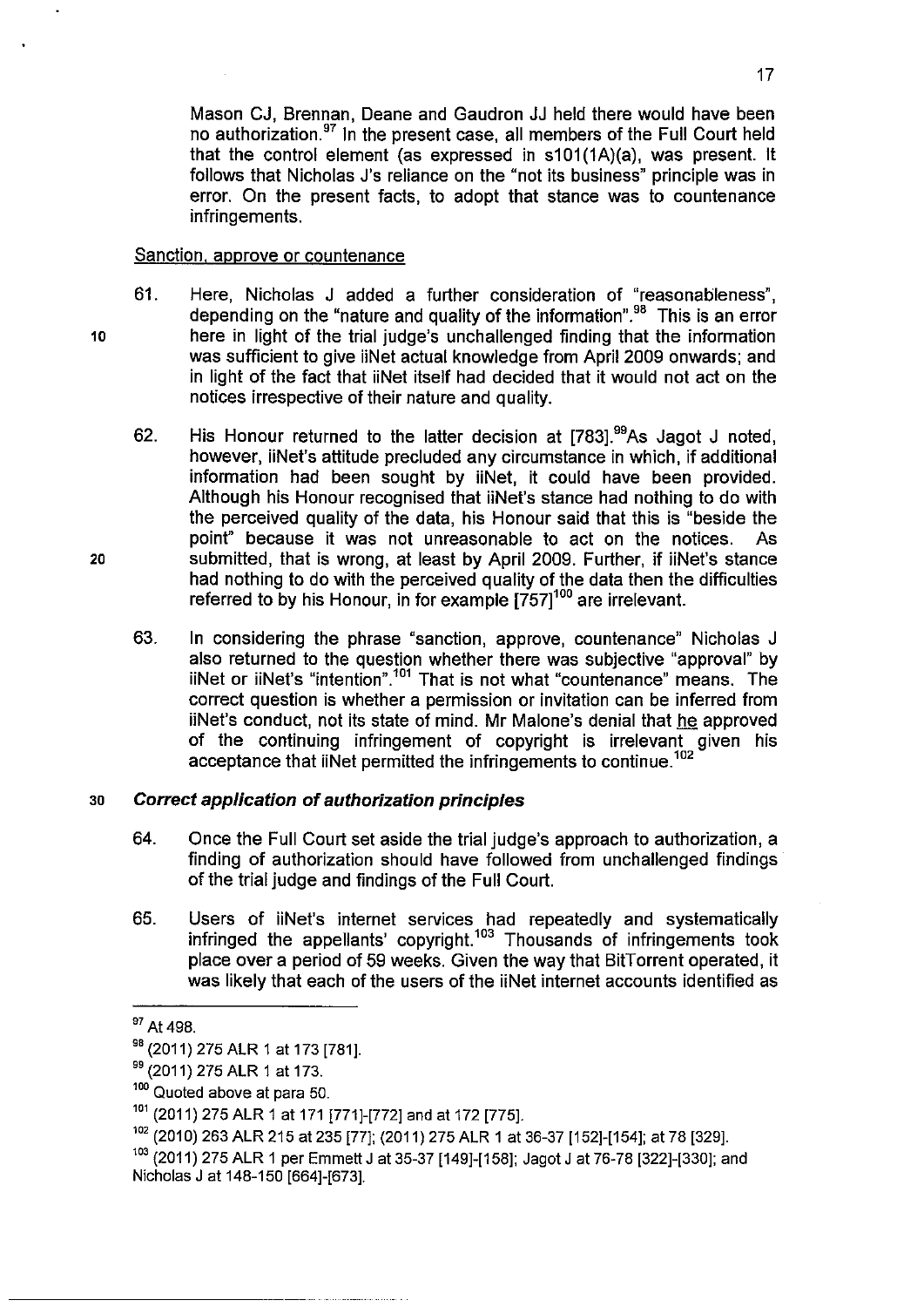having been involved in infringement would further infringe the appellants' copyright each time they re-connected to the internet.<sup>104</sup> Absent iiNet taking steps to prevent this, there was nothing to stop this infringement from continuing (as it did throughout the case below).

- 66. The evidence at trial, the uncontested finding of the trial judge, and findings of all three of the judges on the Full Court establish that, correctly viewed, iiNet's level of knowledge in this case is more than sufficient to meet the requisite test for authorization. iiNet had the requisite knowledge for authorization before the proceedings were commenced in November 10 2008. The AFACT Notices had been "examined [by iiNet] before the commencement of the proceedings"<sup>105</sup> and iiNet's correspondence to AFACT in August 2008 stated that iiNet "understood how AFACT had come to its allegations of copyright infringement based on an IP address, date and time."<sup>106</sup> From December 2008 (prior to service of the DtecNet report) Mr Malone, formed the view that the AFACT Notices were "compelling evidence" of copyright infringement.<sup>107</sup>
- 67. The trial judge found that iiNet had the requisite knowledge to enable it to act from April 2009, and that finding was not challenged in the Full Court. Both Jagot J and Nicholas J found that iiNet knew, or had reason to 20 suspect, that the infringing acts were occurring. iiNet's knowledge plainly went as far as Gibbs J's expression of the principle in Moorhouse. The trial judge found that iiNet would never have acted differently even if it had been provided with more knowledge. The DtecNet report was irrelevant to iiNet's decision not to act on the allegations of infringement; its position was unrelated to the credibility or reliability of the evidence presented by AFACT.<sup>108</sup> The case was pleaded and particularised and evidence was filed based on a claim for continuing (but different<sup>109</sup>) acts of infringement of the appellants' copyright. No relevant distinction arose between allegations prior to filing the application and allegations in the period post 30 commencement of the case; both support a finding of authorization.
	- 68. The Full Court unanimously found that iiNet had the power to prevent the infringing acts within the meaning of s  $101(1A)(a)$ ,<sup>110</sup> that iiNet had a relationship with its users within the meaning of s  $101(1A)(b)$  of the Act,  $111$ and that iiNet could have taken reasonable steps to prevent or avoid this widespread infringement within the meaning of s  $101(1A)(c)$  of the Act.<sup>112</sup> These steps included issuing warnings to the account holders of the accounts identified as being connected with copyright infringement. If

<sup>104</sup>(2010) 263 ALR 215 at 235 [77]; (2011) 275 ALR 1 at 36-37 [152]-[154]; at 78 [329].

<sup>105</sup> Malone XXN, T705-39-706.26.

<sup>106</sup> Dalby 07.08.09, Ex SJD-1, p 294.

<sup>107 (2010) 263</sup> ALR 215 at 252-253 [172]-[175]; (2011) 275 ALR 1 at 74-75 [316]-[317].

<sup>108</sup>(2011) 275 ALR 1 at 76-78 [467]

<sup>109</sup> cf (2011) 275 ALR 1 at 147 [655] (Nicholas J).

<sup>110</sup>(2011) 275 ALR 1 at43 [183]; Jagot J at 100 [426]; at 161-162 [720].

<sup>111</sup>(2011) 275 ALR 1 at42 [181], at44 [192]; at 100-101 [428]-[430]; at 162-163 [727]-[728]).

<sup>112</sup>(2011) 275 ALR 1 at 43-45 [186]-[197]; at 98 [415], 100 [426], 101 [431]; at 167 [748]-  $[751]$ ).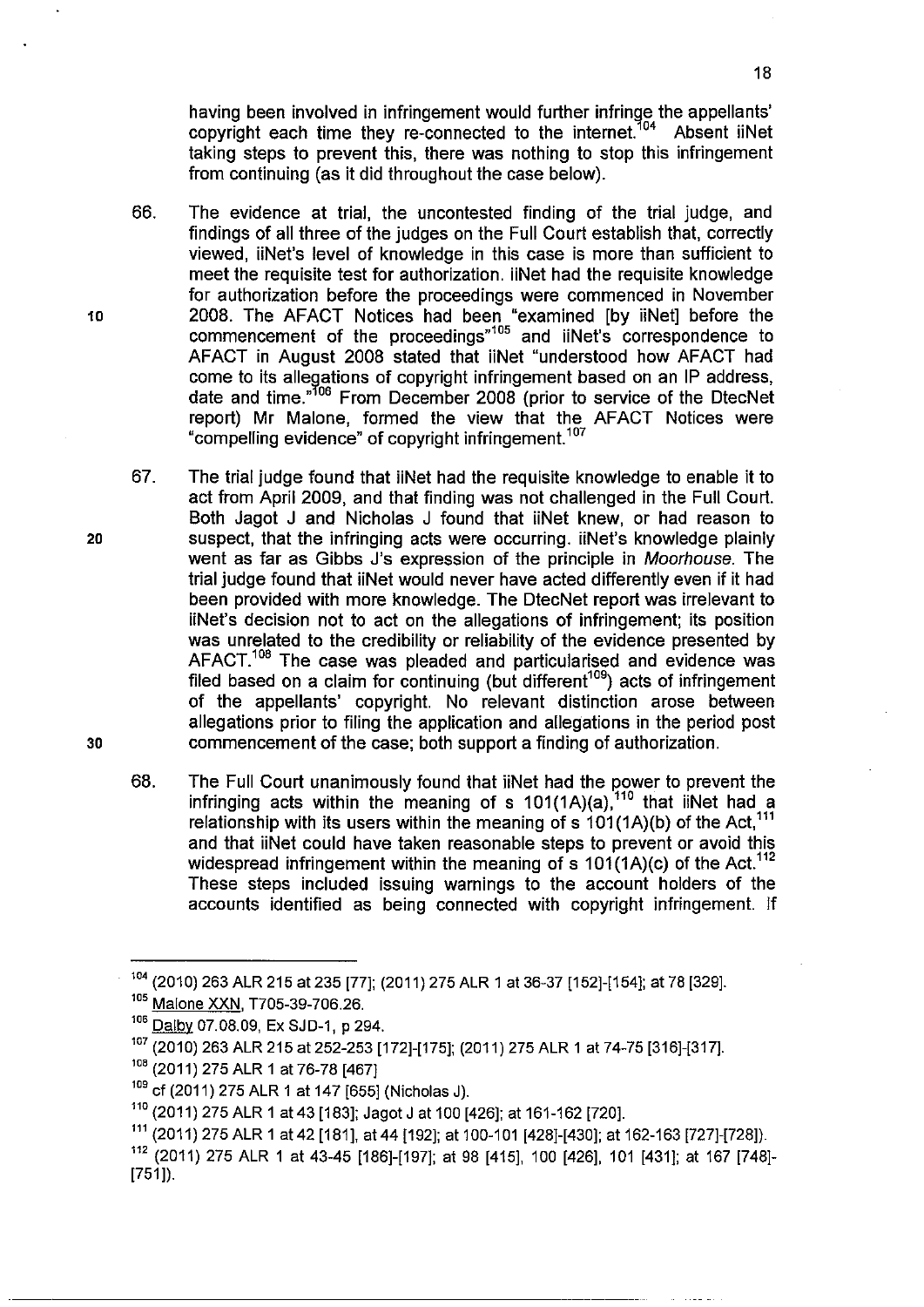those warnings were not heeded, iiNet had the contractual and technical capacity to take reasonable steps such as suspension and termination.

69. There was ample evidence of indifference of a kind sufficient to support a finding of authorization against iiNet, as Jagot J identified:  $113$ 

> Further, this is not a case of mere indifference. By its responses to AFACT iiNet made its position that it would not take action clear. By its press release of 20 November 2008 iiNet ensured that its customers knew that iiNet would not be disconnecting any services unless copyright infringement had been proven in court proceedings. By its communications with Westnet and other members of its industry organisation iiNet sought to have its position adopted by other internet service providers ...

- 70. iiNet displayed an indifference which at least two judges in the Full Court saw as contumelious or dismissive.<sup>114</sup> iiNet's attitude precluded any meaningful dialogue by which, if additional information had actually been sought by iiNet, it could have been provided by the appellants, who had no reason to assume it was necessary.<sup>115</sup>
- 71. 20 iiNet did not remain neutral in the face of the infringements,<sup>116</sup> particularly when its own interests were at stake.<sup>117</sup> As disclosed in Mr Malone's response to Westnet's infringement policy<sup>118</sup> (described by one officer as "acting with the conscience on the notices, assisting with fighting copyright infringement''), iiNet opposed dealing with allegations of infringement and sending warnings to customers; he described this as "pretty objectionable" and "doing damage to the industry and iiNet's position on this matter''.<sup>119</sup> iiNet also signalled its stance to users by issuing a press release that ensured that its customers knew that iiNet would not be disconnecting any services unless the infringements were proven in Court.<sup>120</sup> Its conduct constituted tacit approval of the continuing infringements.<sup>121</sup> This is quintessentially conduct from which an inference of authorization is drawn.
- 30 72. At the least, such conduct amounted to countenancing the infringements of copyright for the purposes of authorisation. Despite its denials of authorisation, iiNet permitted the users of its internet service to infringe without interruption or consequence. It did so because it did not believe that it was required to act, because "it had no legal obligation to act".<sup>122</sup> Mr Malone cited a variety of reasons why iiNet did not act, including his view that nothing short of a Court order or a legislative instrument would meet

<sup>113 (2011) 275</sup> ALR 1 at 109 [474].

<sup>114</sup>(2011) 275 ALR 1 at 23 [97]; at 58 [257]; at 109 [474]; see also at 171 [770].

<sup>115</sup> See (2011) 275 ALR 1 at 99 [421].

<sup>116 (2011) 275</sup> ALR 1 at 41 [176]; at 103 [434]; at 109 [469]; at 109 [474]; at 110 [476(6)].

<sup>117</sup>(2011) 275 ALR 1 at 96 [406].

<sup>118</sup>(2011) 275 ALR 1 at96-98 [407]-[412];

<sup>&</sup>lt;sup>119</sup> Ex A2, tab 96.<br><sup>120</sup> (2011) 275 ALR 1 at 109 [473].

<sup>121</sup>(2011) 275 ALR 1 at 41 [176]; at 110 [477].

<sup>122</sup>(2011) 275 ALR 1 at 105 [450].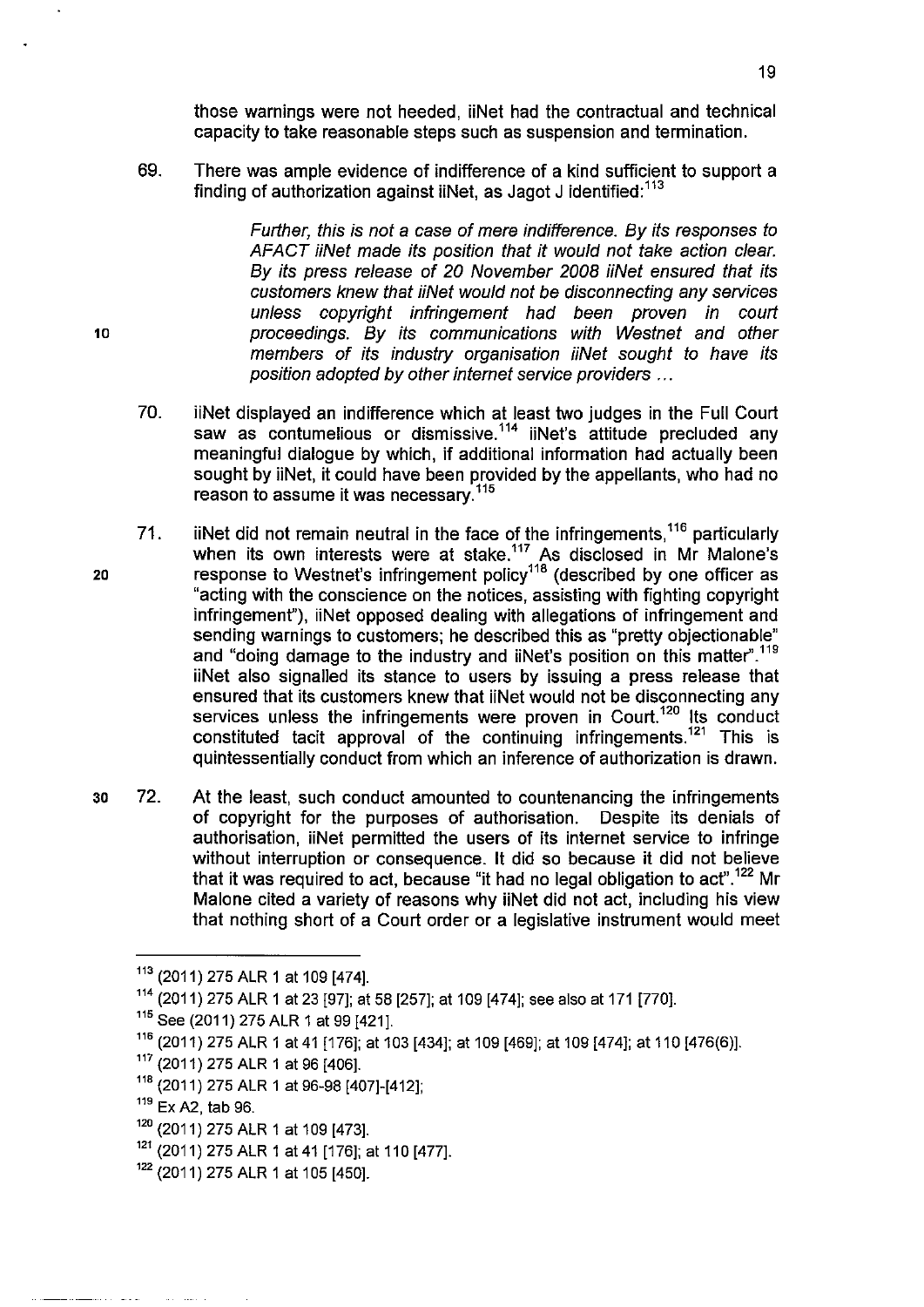the standard he had set for the company. His professed willingness to act if ordered by a Court to do so was circular; the conditions for a finding of authorization could never be met if a copyright owner was first required to obtain a finding of infringement from a Court.

- 73. Authorization has long been an important part of Australian copyright law and it has assumed great significance with the emergence of digital technologies, the online environment and the capacity to generate largescale infringement of copyright in ways not previously possible. With many modern technologies  $-$  from photocopying to the internet  $-$  it is difficult and 10 often undesirable for copyright owners to defend their rights against individual infringers. Beyond being able to identify the "IP addresses", the appellants had no capacity, other than through an application to the Court, to identify the account holders of the accounts used to infringe. iiNet had no such disadvantage. It conceded the accuracy of the AFACT notices and it could have acted but determined that it would not do so even in relation to a single allegation of infringement.
	- 74. The present case is one where the liability for the primary infringements held to have occurred should have been held to have been authorized by iiNet, if not before November 2008 then certainly from April 2009.

#### 20 **Part** VII: **Statutory provisions**

75. The applicable constitutional provisions, statutes and regulations as they existed at the relevant time are set out in annexure "A". Those provisions are still in force, in that form, at the date of making the submissions.

### **Part VIII: Orders sought**

- 76. An order that the appeal be allowed.
- 77. An order that order 1 made by the Full Court of the Federal Court of Australia on 24 February 2011 be set aside and in lieu thereof the appeal to the Full Court be allowed and the matter be remitted to the Full Court for the making of further orders including declarations and injunctions.
- 30 78. An order that the respondent pay the appellants' costs of and incidental to the proceedings in this Court and the Federal Court of Australia both at first instance and on appeal.
	- 79. Such further or other orders or relief as the Court thinks fit.

DATED: 9 September 2011

Davd Ces

**D K Catterns J M Hennessy C Dimitriadis**  Counsel for the appellants 40 Tel: (02) 9930 7900

Fax: (02) 9223 2177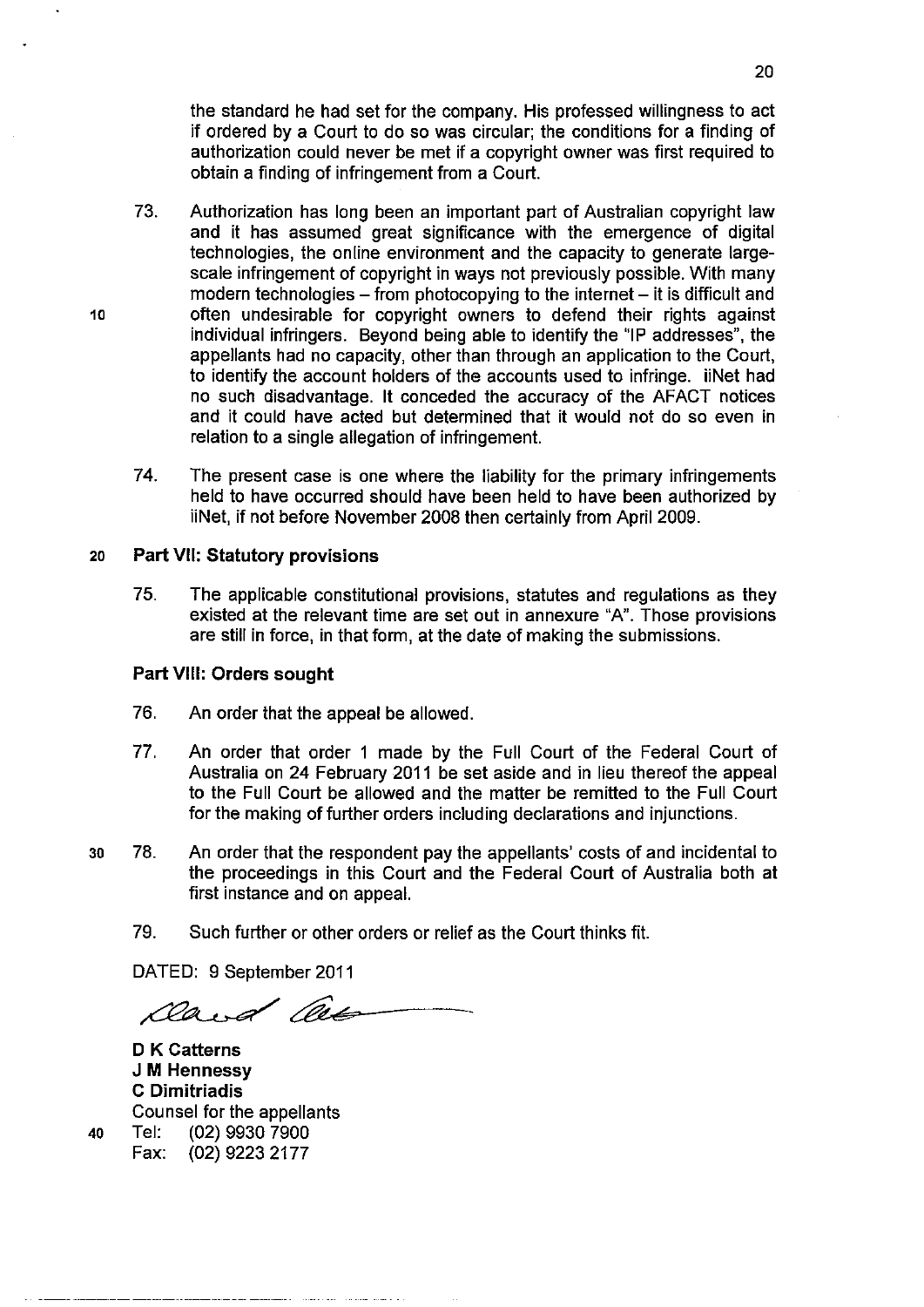#### **SCHEDULE 1**

#### **APPELLANTS**

#### **First appellant**

Roadshow Films Pty Ltd ACN 100 746 870 Level 14, 440 Collins Street Melbourne, Victoria 3000 **Australia** 

#### **Second appellant**

Universal City Studios LLLP 100 Universal City Plaza Universal City, California 91608 United States of America

#### **Third appellant**

Paramount Pictures Corporation 5555 Melrose Avenue Hollywood, California 90038 United States of America

#### **Fourth appellant**

Warner Bros. Entertainment Inc. 4000 Warner Boulevard Burbank, California 91522 United States of America

#### **Fifth appellant**

Inc. Disney Enterprises 500 S. Buena Vista St Burbank, California, 91521 United States of America

#### **Sixth appellant**

Inc Columbia Pictures Industries 10202 W Washington Blvd, Culver City, California, 90232-3195 United States of America

#### **Seventh appellant**

Twentieth Century Fox Film Corporation 10201 W. Pica Blvd Los Angeles California, 90064 United States of America

#### **Eighth appellant**

Paramount Home Entertainment (Australasia) Pty Ltd ACN 003 914 609 "Tower A the Zenith" level 21, 821 Pacific Highway Chatswood NSW 2067

#### **Ninth appellant**

Buena Vista Home Entertainment, Inc. 500 S Buena Vista Street Burbank, California 91521 United States of America

### **Tenth appellant**

Twentieth Century Fox Film Corporation (Australia) Pty Limited ACN 000 007 036 Level 5, Frank Hurley Grandstand Fox Studios, Driver Avenue Moore Park, NSW 2021 **Australia** 

#### **Eleventh appellant**

Universal Pictures (Australasia) Pty Ltd ACN 087 513 620 3 Munn Reserve Millers Point NSW 2000 **Australia** 

#### **Twelfth appellant**

Village Roadshow Films (BVI) Ltd c/- Tricor Services PO Box 3340, 2<sup>nd</sup> Floor Palm Grove House Wickhams Cay, Road Town, Tortola British Virgin Islands

#### **Thirteenth appellant**

Universal Pictures International B.V Hagedoorplein 2 1031 BV Amsterdam **Netherlands** 

#### **Fourteenth appellant**

Universal City Studios Productions LLLP 100 Universal City Plaza Universal City, California 91608 United States of America

#### **Fifteenth appellant**

Ringerike GmbH & Co KG Luftfahrtbeteiligungs, KG Zeppelinstrasse 3 15732 Schonefeld OT **Waltersdorf Germany** 

### **Sixteenth appellant**

lnternationale Filmprodktion Blackbird Vierte GmbH & Co KG Wolfratshauser Str. 49, 82049 Pullach **Germany** 

#### **Seventeenth appellant**

MDBF Zweite Filmgesellschaft mbH & Co KG Wolfratshauser Strasse. 49, 82049 Pullach **Germany**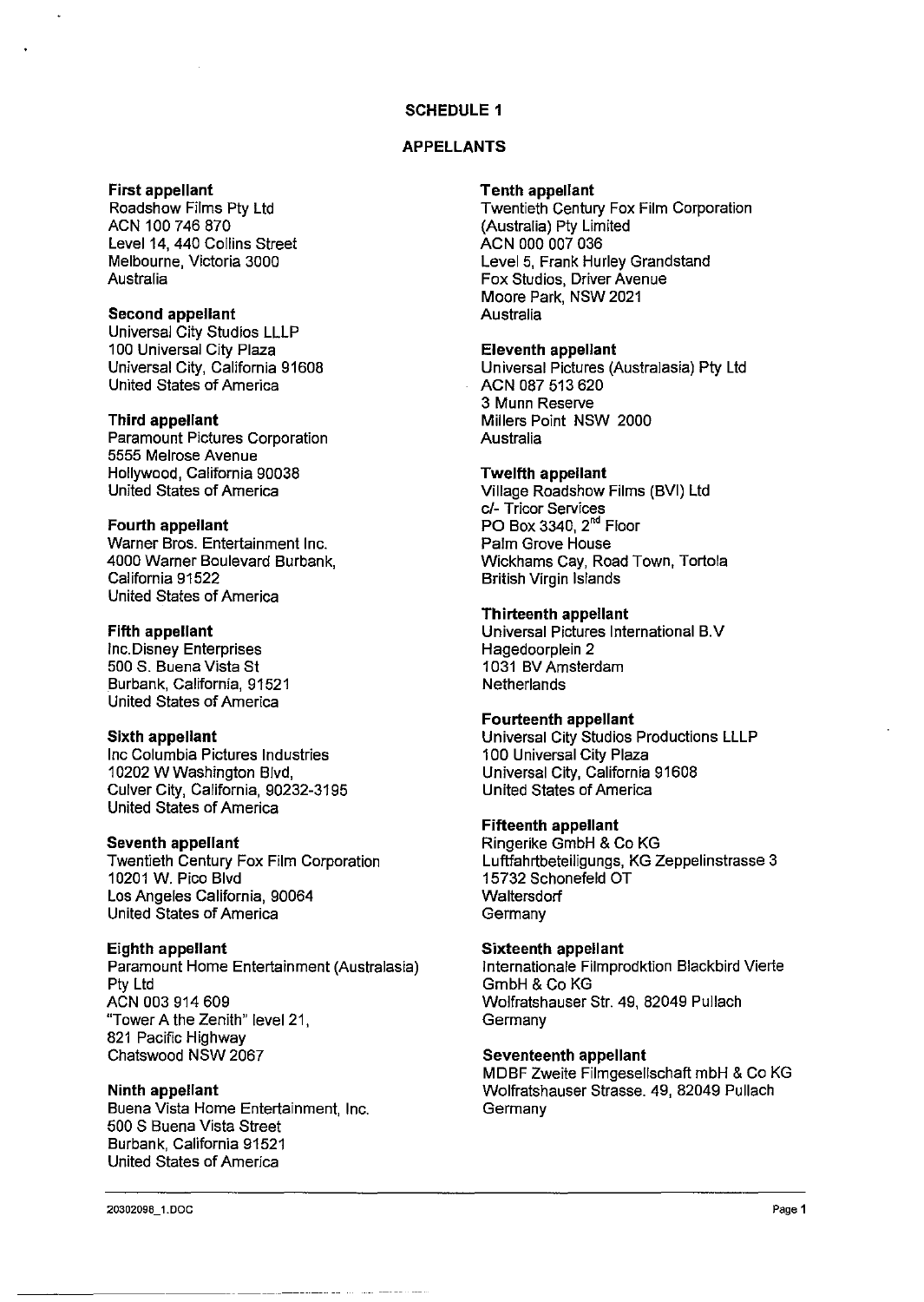### **Eighteenth appellant**

lnternationale Filmproduktion Richter GmbH & Co KG Wolfratshauser Strasse. 49, 82049 Pullach **Germany** 

#### **Nineteenth appellant**

Inc NBC Studios 3000W Alameda Avenue Burbank, California 91523 United States of America

#### **Twentieth appellant**

DreamWorks Films L.L.C. 100 Universal City Plaza Universal City, California 91608 United States of America

#### **Twenty-first appellant**

Warner Bros International Television Distribution Inc 4000 Warner Boulevard Burbank, California 91522 United States of America

#### **Twenty-second appellant**

Twentieth Century Fox Home Entertainment International Corporation c/- 2121 The Avenue of the Stars 11<sup>th</sup> Floor Los Angeles, California 90067 United States of America

#### **Twenty-third appellant**

Warner Home Video Pty Ltd ACN 002 939 808 Level 6, 116 Military Road Neutral Bay, New South Wales 2089 Australia

#### **Twenty-fourth appellant**

Patalex Ill Productions Limited The Quadrangle, The Promenade, Cheltenham, Gloucestershire, GL50 1PX, England United Kingdom

#### **Twenty-fifth appellant**

Lonely Film Productions GmbH & Co KG Bavariafilmplatz 7, D 82031 Geiselgasteig **Germany** 

#### **Twenty-sixth appellant**

Sony Pictures Animation Inc 10202 WWashington Blvd, Culver City, California 90232-3195 United States of America

#### **Twenty-seventh appellant**

Universal Studios International B. V. Hagedoorplein 2 1031 BV Amsterdam **Netherlands** 

#### **Twenty-eighth appellant**

Sony Pictures Home Entertainment Pty Ltd ACN 002 489 554 Level 30, BT Tower 1 Market Street Sydney NSW 2000 Australia

#### **Twenty-ninth appellant**

GH One LLC C/- Sony Pictures Home Entertainment Inc 10202 W Washington Blvd, Culver City, California 90232-3195 United States of America

#### **Thirtieth appellant**

**GH** Three LLC c/- Sony Pictures Home Entertainment Inc 10202 W Washington Blvd, Culver City, California 90232-3195 United States of America

#### **Thirty-first appellant**

Beverly Blvd LLC cl- Sony Pictures Home Entertainment Inc 10202 WWashington Blvd, Culver City, California 90232-3195 United States of America

#### **Thirty-second appellant**

Warner Bros Entertainment Australia Pty Ltd ACN 003 773 411 Level 6, Connell Wagner 116 Military Road Neutral Bay NSW 2089 Australia

#### **Thirty-third appellant**

Twentieth Century Fox Home Entertainment LLC 2121 Avenue of the Stars, 11th Fl. Los Angeles, California 90067 United States of America

#### **Thirty-fourth appellant**

Seven Network {Operations) Limited ACN 052 845 262 Level 2, 38-42 Pirrama Road Pyrmont NSW 2009 **Australia**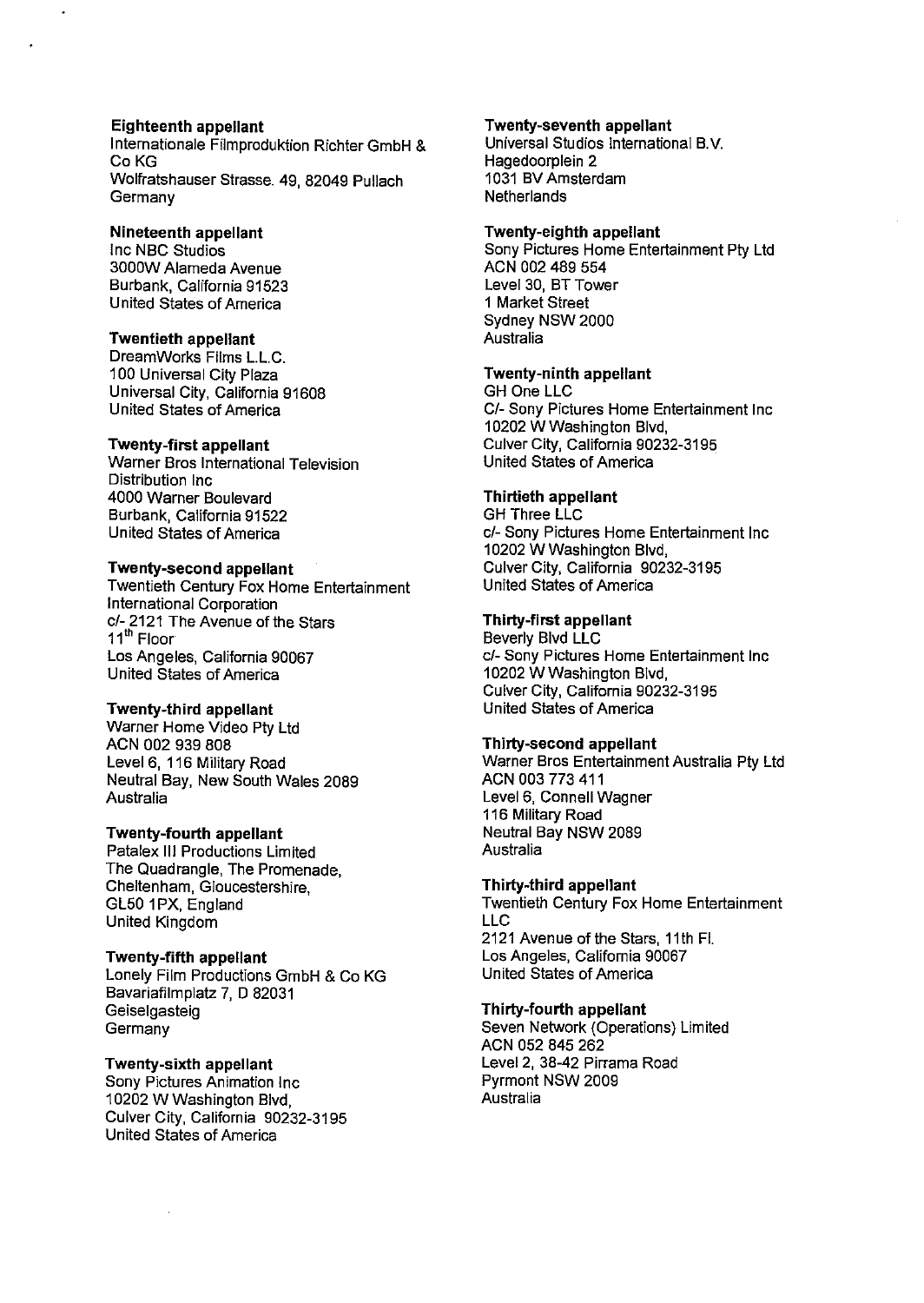### ANNEXURE A

### Relevant statutory provisions

### Copyright Act 1968 (Cth)

### 36 Infringement by doing acts comprised in the copyright

- (1) Subject to this Act, the copyright in a literary, dramatic, musical or artistic work is infringed by a person who, not being the owner of the copyright, and without the licence of the owner of the copyright, does in Australia, or authorizes the doing in Australia of, any act comprised in the copyright. (1A) In determining, for the purposes 10 of subsection (1), whether or not a person has authorised the doing in Australia of any act comprised in the copyright in a work, without the licence of the owner of the copyright, the matters that must be taken into account include the following:
	- (a) the extent (if any) of the person's power to prevent the doing of the act concerned;
	- (b) the nature of any relationship existing between the person and the person who did the act concerned;
	- (c) whether the person took any reasonable steps to prevent or avoid the doing of the act, including whether the person complied with any relevant industry codes of practice.
- 20 (2) The next three succeeding sections do not affect the generality of this section.

### 39A Infringing copies made on machines installed in libraries and archives

Where:

- (a) a person makes an infringing copy of, or of part of, a work on a machine (including a computer), being a machine installed by or with the approval of the body administering a library or archives on the premises of the library or archives, or outside those premises for the convenience of persons using the library or archives; and
- (b) there is affixed to, or in close proximity to, the machine, in a place readily 30 visible to persons using the machine, a notice of the prescribed dimensions and in accordance with the prescribed form;

neither the body administering the library or archives nor the officer in charge of the library or archives shall be taken to have authorized the making of the infringing copy by reason only that the copy was made on that machine.